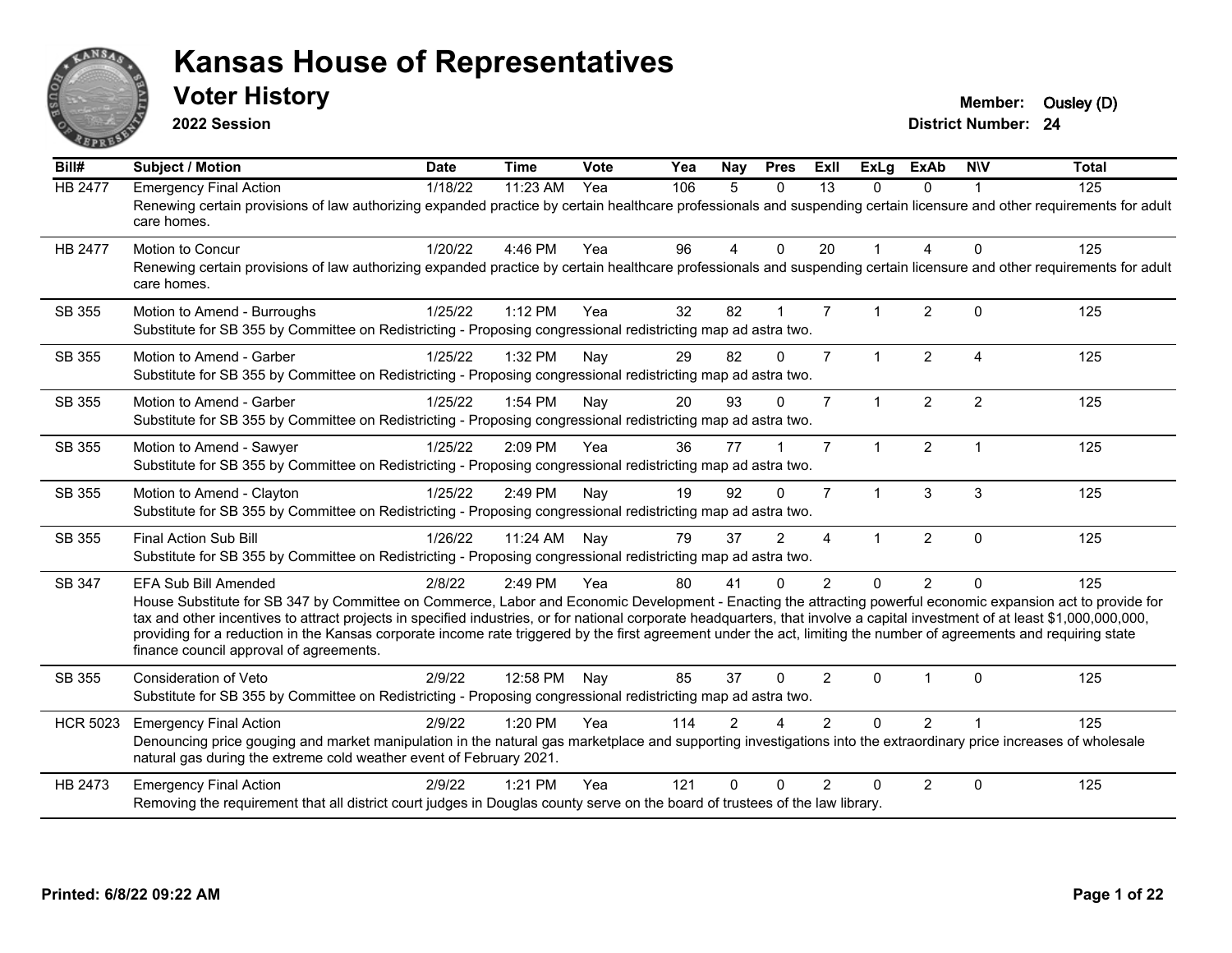

**2022 Session**

**Voter History Member:** Ousley (D)

| $\overline{BiII#}$ | <b>Subject / Motion</b>                                                                                                                                                                                                                                                              | <b>Date</b> | <b>Time</b>  | Vote | Yea | Nay          | <b>Pres</b>  | ExII           | <b>ExLg</b>  | <b>ExAb</b>    | <b>NIV</b>     | <b>Total</b> |
|--------------------|--------------------------------------------------------------------------------------------------------------------------------------------------------------------------------------------------------------------------------------------------------------------------------------|-------------|--------------|------|-----|--------------|--------------|----------------|--------------|----------------|----------------|--------------|
| <b>HB 2490</b>     | <b>Emergency Final Action</b><br>Authorizing the state treasurer to determine account owners and designated beneficiaries for an ABLE savings account, adding who may open such an account and<br>requiring compliance with the federal internal revenue code.                       | 2/9/22      | 1:22 PM      | Yea  | 118 | 3            | $\Omega$     | $\overline{2}$ | 0            | 2              | $\Omega$       | 125          |
| HB 2480            | <b>Final Action</b><br>Amending the public water supply project loan program's definition of "project" to remove the definition's current exclusion of projects that are<br>related to the diversion or transportation of water acquired through a water transfer.                   | 2/15/22     | 11:59 PM     | Yea  | 118 | $\Omega$     | $\mathbf{0}$ | 3              | 0            | $\overline{2}$ | $\overline{2}$ | 125          |
| HB 2564            | <b>Final Action</b><br>Updating the version of risk-based capital instructions in effect.                                                                                                                                                                                            | 2/15/22     | 11:59 PM     | Yea  | 118 | $\mathbf{0}$ | $\mathbf{0}$ | 3              | 0            | $\overline{2}$ | $\overline{2}$ | 125          |
| HB 2489            | <b>Final Action Amended</b><br>Amending provisions of the technology-enabled fiduciary financial institutions act relating to fees and assessments, examinations, disclosures to consumers and<br>requiring such institutions to be mandatory reporters for purposes of elder abuse. | 2/16/22     | 11:17 AM     | Yea  | 120 | $\mathbf{0}$ | $\Omega$     | 1              | 0            | 3              |                | 125          |
| HB 2537            | <b>Final Action</b><br>Requiring the insurance department to hold a hearing in cases involving an order under the Kansas administrative procedure act.                                                                                                                               | 2/16/22     | 11:19 AM     | Yea  | 120 | $\mathbf{0}$ |              |                | $\Omega$     | 3              | $\Omega$       | 125          |
| SB 337             | <b>Final Action</b><br>Converting the conditional charter issued for the pilot program under the technology-enabled fiduciary financial institutions act to a full fiduciary financial institution<br>charter.                                                                       | 2/16/22     | 11:20 AM Yea |      | 119 |              |              |                | $\Omega$     | 3              | $\Omega$       | 125          |
| <b>HCR 5014</b>    | Motion to Recommend for Passage<br>Proposing a constitutional amendment that provides for legislative oversight of rules and regulations adopted by executive branch agencies and officials.                                                                                         | 2/16/22     | 12:30 PM     | Nay  | 77  | 42           | $\Omega$     | $\overline{1}$ | $\Omega$     | 2              | 3              | 125          |
| HB 2560            | <b>Final Action</b><br>Extending certain penalties, fees and maximum amounts of fees and the expiration dates of certain programs of the Kansas department of agriculture.                                                                                                           | 2/17/22     | 12:25 PM Yea |      | 101 | 11           | $\Omega$     |                | $\Omega$     | 11             |                | 125          |
| HB 2591            | <b>Final Action</b><br>Repealing the state general fund and conservation fee fund transfers to the abandoned oil and gas well fund.                                                                                                                                                  | 2/17/22     | 12:27 PM Yea |      | 112 | $\Omega$     | $\Omega$     | 1              | $\Omega$     | 11             |                | 125          |
| <b>HCR 5014</b>    | <b>Final Action</b><br>Proposing a constitutional amendment that provides for legislative oversight of rules and regulations adopted by executive branch agencies and officials.                                                                                                     | 2/17/22     | 12:43 PM     | Nav  | 80  | 33           | $\mathbf{0}$ | $\mathbf 1$    | $\Omega$     | 11             | $\Omega$       | 125          |
| HB 2540            | <b>Emergency Final Action</b><br>Authorizing the construction of a memorial honoring Kansas gold star families.                                                                                                                                                                      | 2/17/22     | 12:45 PM Yea |      | 113 | $\Omega$     | $\Omega$     | 1              | $\Omega$     | 11             | $\Omega$       | 125          |
| HB 2458            | <b>Emergency Final Action</b><br>Designating a portion of U.S. highway 56 as the PFC Shane Austin memorial highway.                                                                                                                                                                  | 2/17/22     | 12:47 PM Yea |      | 113 | $\mathbf{0}$ | $\mathbf{0}$ | $\mathbf{1}$   | $\mathbf{0}$ | 11             | $\Omega$       | 125          |
| HB 2476            | <b>Emergency Final Action</b><br>Providing for the silver star and bronze star distinctive license plates.                                                                                                                                                                           | 2/17/22     | 12:48 PM     | Yea  | 113 | $\mathbf{0}$ | $\Omega$     | $\mathbf{1}$   | 0            | 11             | $\Omega$       | 125          |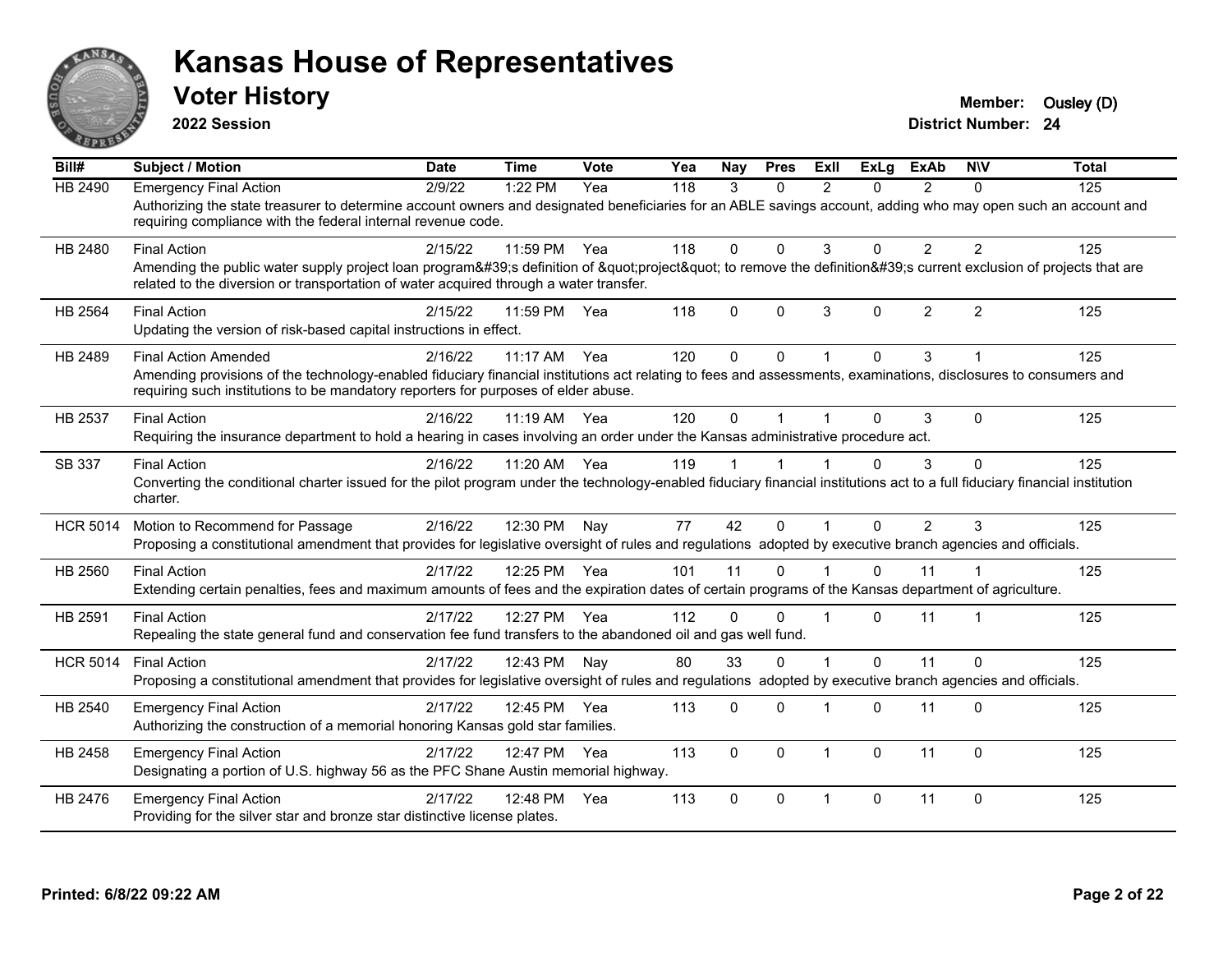

**2022 Session**

**District Number: 24 Voter History Member:** Ousley (D)

**Bill# Subject / Motion Date Time Vote Yea Nay Pres Exll ExLg ExAb N\V Total** HB 2478 Emergency Final Action 2/17/22 12:49 PM Yea 113 0 0 1 0 11 0 125 Designating a portion of United States highway 166 as the SGT Evan S Parker memorial highway.

|                | HCR 5014 Final Action<br>Proposing a constitutional amendment that provides for legislative oversight of rules and regulations adopted by executive branch agencies and officials.                                                                                                                                                                                                                                                                              | 2/21/22 | 11:45 AM     | Nay | 85  | 39             | $\Omega$ |                | $\Omega$     | <sup>0</sup> | $\Omega$    | 125 |
|----------------|-----------------------------------------------------------------------------------------------------------------------------------------------------------------------------------------------------------------------------------------------------------------------------------------------------------------------------------------------------------------------------------------------------------------------------------------------------------------|---------|--------------|-----|-----|----------------|----------|----------------|--------------|--------------|-------------|-----|
| HB 2517        | <b>Final Action Amended</b><br>Transferring the responsibility to certify drug abuse treatment providers that participate in the certified drug abuse treatment program from the department of corrections<br>to the Kansas sentencing commission.                                                                                                                                                                                                              | 2/22/22 | 10:49 AM Yea |     | 120 |                | 0        | 2              | 0            | 3            | 0           | 125 |
| HB 2594        | <b>Final Action Amended</b><br>Exempting certain modifications on antique vehicles from vehicle identification number offense seizures and dispositions.                                                                                                                                                                                                                                                                                                        | 2/22/22 | 10:50 AM Yea |     | 120 | 0              | $\Omega$ | $\overline{2}$ | 0            | 3            | $\Omega$    | 125 |
| <b>HB 2607</b> | <b>Final Action Amended</b><br>Clarifying the time limitations for habeas corpus claims.                                                                                                                                                                                                                                                                                                                                                                        | 2/22/22 | 10:51 AM Yea |     | 120 | 0              | 0        | $\overline{2}$ | $\Omega$     | 3            | $\Omega$    | 125 |
| HB 2299        | Motion to Amend - Fairchild<br>Allowing a search warrant to be executed within 10 days from the date of issuance.                                                                                                                                                                                                                                                                                                                                               | 2/22/22 | $3:16$ PM    | Yea | 35  | 84             | $\Omega$ | 2              | $\Omega$     | 3            | $\mathbf 1$ | 125 |
| HB 2703        | Motion to Amend - Clayton<br>Making changes to employment security law provisions regarding the employment security fund and employer contribution rates, the definition of employment to<br>conform with federal law and various updates to the my reemployment plan program, including making the program mandatory with certain exceptions, and providing<br>that the secretary of commerce may require participation by claimants in reemployment services. | 2/22/22 | 4:17 PM      | Yea | 37  | 80             | $\Omega$ | $\overline{2}$ | $\Omega$     | 3            | 3           | 125 |
| HB 2525        | Motion to Recommend for Passage<br>Removing non-cooperation with child support from requirements for food and child care assistance eligibility and exempting adults enrolled in school from the 20-hour-<br>per-week work requirement for child care assistance eligibility for a limited time.                                                                                                                                                                | 2/22/22 | 5:17 PM      | Yea | 53  | 66             | $\Omega$ | $\mathcal{P}$  | $\Omega$     | 3            |             | 125 |
| HB 2110        | <b>Final Action Amended</b><br>Requiring insurance coverage for PANS and PANDAS by the state health care benefits program and requiring the state employee health care commission to submit an<br>impact report on such coverage to the legislature.                                                                                                                                                                                                            | 2/23/22 | 10:21 AM Yea |     | 113 | 8              | 0        | 3              | $\Omega$     |              | $\Omega$    | 125 |
| HB 2299        | <b>Final Action Amended</b><br>Allowing a search warrant to be executed within 10 days from the date of issuance.                                                                                                                                                                                                                                                                                                                                               | 2/23/22 | 10:22 AM Yea |     | 119 | $\overline{2}$ | $\Omega$ | 3              | $\mathbf{0}$ | 1            | $\Omega$    | 125 |
| HB 2386        | <b>Final Action Amended</b><br>Establishing requirements for the payment and reimbursement of dental services by a dental benefit plan.                                                                                                                                                                                                                                                                                                                         | 2/23/22 | 10:23 AM     | Yea | 118 | 3              | $\Omega$ | 3              | $\Omega$     | 1            | $\Omega$    | 125 |
| HB 2456        | <b>Final Action Amended</b><br>Establishing the Kansas kids lifetime combination hunting and fishing license.                                                                                                                                                                                                                                                                                                                                                   | 2/23/22 | 10:24 AM Yea |     | 117 | Δ              | $\Omega$ | 3              | $\Omega$     | 1            | $\Omega$    | 125 |
| HB 2481        | <b>Final Action</b><br>Authorizing KP&F participating service credit purchase for certain in-state nonfederal governmental employment.                                                                                                                                                                                                                                                                                                                          | 2/23/22 | 10:25 AM     | Yea | 121 | U              | U        | 3              | $\Omega$     |              | 0           | 125 |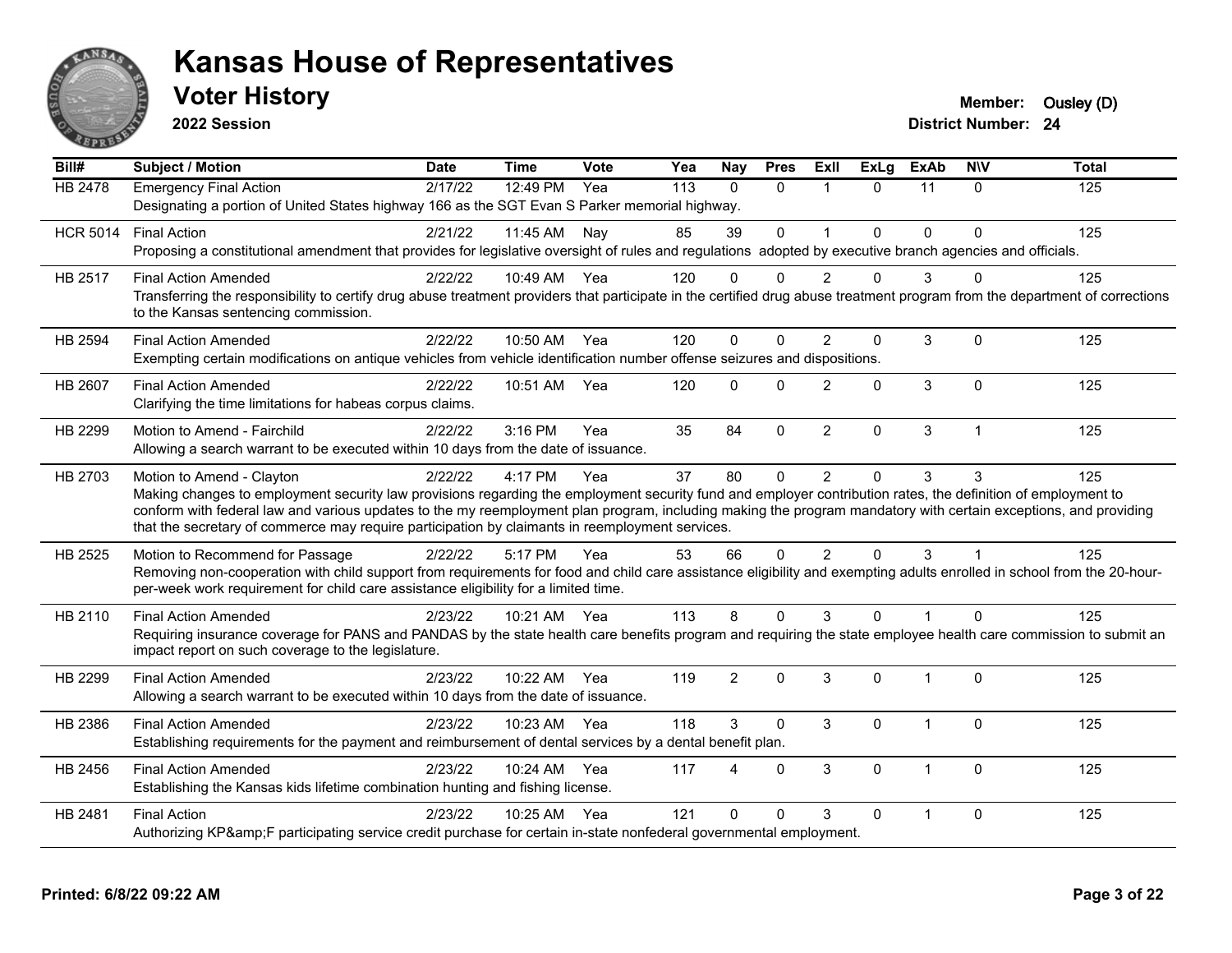

**2022 Session**

| $\overline{BiII#}$ | <b>Subject / Motion</b>                                                                                                                                                                                                                                                                                                                                                                | <b>Date</b> | <b>Time</b> | Vote  | Yea | Nay          | <b>Pres</b> | Exll | <b>ExLg</b> | <b>ExAb</b>  | <b>NIV</b>  | <b>Total</b> |
|--------------------|----------------------------------------------------------------------------------------------------------------------------------------------------------------------------------------------------------------------------------------------------------------------------------------------------------------------------------------------------------------------------------------|-------------|-------------|-------|-----|--------------|-------------|------|-------------|--------------|-------------|--------------|
| HB 2483            | <b>Final Action</b><br>Providing for the daughters of the American revolution distinctive license plate.                                                                                                                                                                                                                                                                               | 2/23/22     | 10:26 AM    | Yea   | 105 | 16           | $\Omega$    | 3    | 0           | 1            | $\Omega$    | 125          |
| HB 2496            | <b>Final Action</b><br>Enacting the uniform family law arbitration act.                                                                                                                                                                                                                                                                                                                | 2/23/22     | 10:27 AM    | Yea   | 121 | 0            | $\Omega$    | 3    | $\Omega$    | 1            | $\Omega$    | 125          |
| HB 2508            | <b>Final Action</b><br>Requiring retention of fingerprints by the Kansas bureau of investigation for participation in the federal rap back program.                                                                                                                                                                                                                                    | 2/23/22     | 10:28 AM    | Yea   | 115 | 6            | $\Omega$    | 3    | 0           | $\mathbf{1}$ | $\mathbf 0$ | 125          |
| HB 2510            | <b>Final Action</b><br>Updating certain investment limitation requirements to provide increased options for Kansas domiciled life insurance companies investing in equity interests and<br>preferred stock.                                                                                                                                                                            | 2/23/22     | 10:29 AM    | Yea   | 120 | 1            | $\Omega$    | 3    | 0           | 1            | $\Omega$    | 125          |
| HB 2515            | <b>Final Action</b><br>Creating a mechanism to seek relief from the Kansas offender registration act requirements for drug offenders and allowing expungement of offenses when such relief is<br>granted.                                                                                                                                                                              | 2/23/22     | 10:30 AM    | - Yea | 120 | 1            | $\Omega$    | 3    | 0           | 1            | $\Omega$    | 125          |
| HB 2516            | <b>Final Action</b><br>Requiring an offender who raises error in such offender's criminal history calculation for the first time on appeal to show prejudicial error, requiring the journal entry<br>used to establish criminal history to be attached to the criminal history worksheet and authorizing the court to correct an illegal sentence while a direct appeal is<br>pending. | 2/23/22     | 10:32 AM    | Yea   | 121 | 0            | $\mathbf 0$ | 3    | $\mathbf 0$ | $\mathbf{1}$ | $\mathbf 0$ | 125          |
| HB 2529            | <b>Final Action</b><br>Allowing veteran license plate applicants to use either a DD214 form, a military veteran identification card or veteran health identification card for proof of veteran status.                                                                                                                                                                                 | 2/23/22     | 10:33 AM    | Yea   | 120 | $\mathbf{1}$ | $\Omega$    | 3    | $\Omega$    | $\mathbf{1}$ | $\Omega$    | 125          |
| <b>HB 2547</b>     | <b>Final Action Amended</b><br>Authorizing technology-enabled fiduciary financial institution insurance companies within the captive insurance act and providing for the requirements and operations<br>thereof.                                                                                                                                                                       | 2/23/22     | 10:34 AM    | Yea   | 120 |              | $\Omega$    | 3    | 0           |              | $\Omega$    | 125          |
| HB 2559            | <b>Final Action Amended</b><br>Creating the Kansas cotton boll weevil program and requiring the program to levy an assessment upon Kansas produced cotton and monitor and mitigate the risk of boll<br>weevils.                                                                                                                                                                        | 2/23/22     | 10:38 AM    | Nay   | 83  | 37           |             | 3    | 0           |              | $\Omega$    | 125          |
| HB 2563            | <b>Final Action Amended</b><br>Concerning the Kansas seed law and the commercial industrial hemp act; relating to labeling; seeds treated with certain substances; definitions; labeling; unlawful<br>actions; certain registrations; inspections; live plant dealers; and testing services.                                                                                           | 2/23/22     | 10:39 AM    | Yea   | 113 | 8            | $\Omega$    | 3    | 0           |              | $\Omega$    | 125          |
| <b>HB 2567</b>     | <b>Final Action Amended</b><br>Increasing certain registration and title fees on vehicles for services performed by county treasurers and the division of vehicles and decreasing certain fees related to<br>administrative costs and disposition of such fees.                                                                                                                        | 2/23/22     | 10:41 AM    | Yea   | 114 | 6            | $\mathbf 1$ | 3    | $\Omega$    | $\mathbf{1}$ | $\Omega$    | 125          |
| HB 2568            | <b>Final Action</b><br>Amending the Kansas mortgage business act by providing for mortgage business work at remote locations, license and registration renewal or reinstatement<br>procedures, surety bond requirements and evidence of solvency and net worth and requiring notice when adding or closing branch offices.                                                             | 2/23/22     | 10:43 AM    | Yea   | 118 | 3            | $\Omega$    | 3    | 0           |              | $\Omega$    | 125          |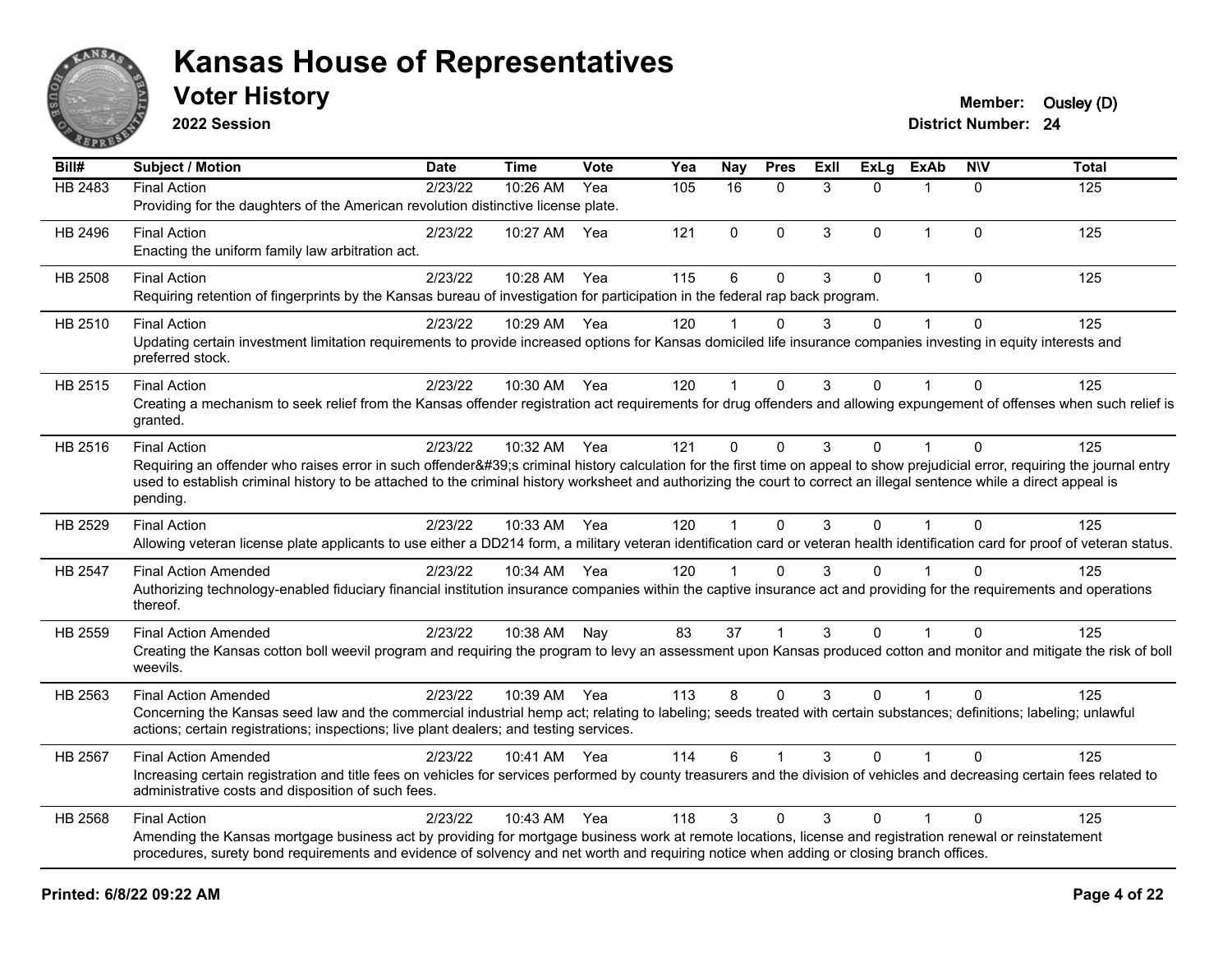

**2022 Session**

**District Number: 24 Voter History Member:** Ousley (D)

**Bill# Subject / Motion Date Time Vote Yea Nay Pres Exll ExLg ExAb N\V Total** HB 2574 Final Action 2/23/22 10:43 AM Yea 121 0 0 3 0 1 0 125 Establishing a time limitation for awarding compensation for mental health counseling and increasing certain compensation award amounts by the crime victims compensation board. HB 2579 Final Action Amended 2/23/22 10:45 AM Nay 90 31 0 3 0 1 0 125 Requiring electronic filing of campaign reports by candidates for state office unless an exemption is granted for cause. HB 2595 Final Action 2/23/22 10:46 AM Yea 121 0 0 3 0 1 0 125 Making certain antique vehicle titling procedures applicable to vehicles having a model year of 1960 or later instead of 1950 or later. HB 2597 Final Action 2/23/22 10:47 AM Yea 116 5 0 3 0 1 0 125 Providing for four distinctive license plates for the Kansas department of wildlife and parks. HB 2608 Final Action 2/23/22 10:48 AM Yea 117 4 0 3 0 1 0 125 Removing provisions authorizing criminal restitution to be enforced as a civil judgment and authorizing judicial districts to contract for collection services for criminal restitution. HB 2633 Final Action Amended 2/23/22 10:49 AM Yea 108 13 0 3 0 1 0 125 Providing for the city of Hutchinson distinctive license plate. HB 2654 Final Action 2/23/22 10:50 AM Yea 121 0 0 3 0 1 0 125 Providing guidance to determine how offenders under the supervision of two or more supervision agency can have supervision consolidated into one agency. HB 2688 Final Action Amended 2023/22 10:52 AM Yea 116 5 0 3 0 1 0 125 Requiring that licensed farm wineries be issued a cereal malt beverage retailer license if the statutory requirements for such retailer license are satisfied. HB 2703 Final Action 2/23/22 10:53 AM Yea 121 0 0 3 0 1 0 125 Making changes to employment security law provisions regarding the employment security fund and employer contribution rates, the definition of employment to conform with federal law and various updates to the my reemployment plan program, including making the program mandatory with certain exceptions, and providing that the secretary of commerce may require participation by claimants in reemployment services. HCR 5022 Final Action Amended 2023/22 10:56 AM Nay 97 24 0 3 0 1 0 125 Proposing a constitutional amendment requiring that a sheriff be elected in each county; exception. HCR 5030 Emergency Final Action 125 12/23/22 11:36 AM Yea 121 0 0 3 0 1 0 125 Recognizing the growing problem of antisemitism in the United States. HB 2605 Emergency Final Action Amended 2/23/22 11:37 AM Yea 115 6 0 3 0 1 0 125 Increasing the rural population requirement maximum for the veterinary training program for rural Kansas and creating a food animal percentage requirement that may be fulfilled in lieu thereof. SB 358 Emergency Final Action 2012/22 11:40 AM Yea 121 0 0 2 0 1 1 Amending the public water supply project loan program's definition of "project" to remove the definition's current exclusion of projects that are related to the diversion or transportation of water acquired through a water transfer.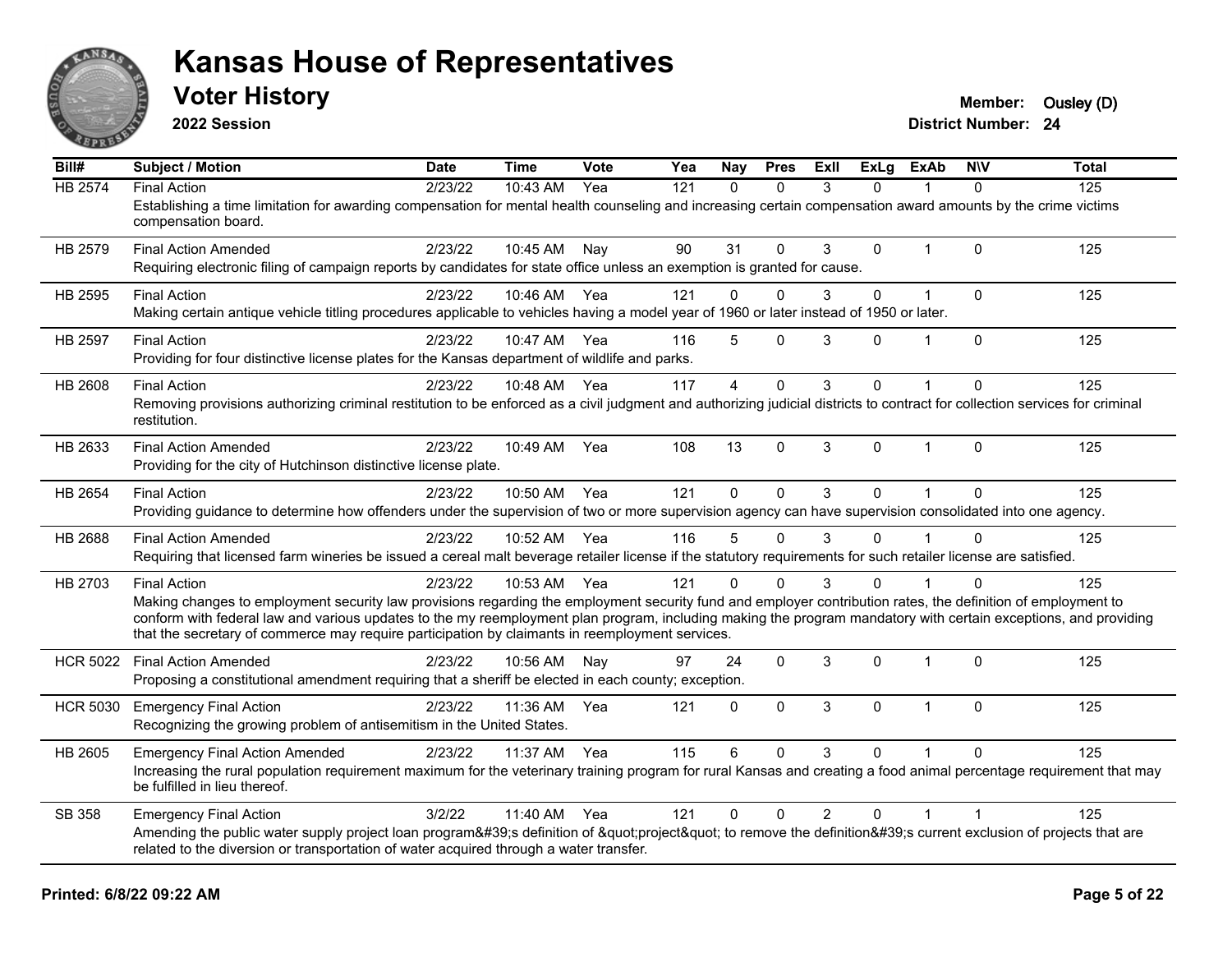

**2022 Session**

**Voter History Member:** Ousley (D)

| Bill#           | <b>Subject / Motion</b>                                                                                                                                                                                                                                                                                                                                                                                                                                              | <b>Date</b> | <b>Time</b> | Vote | Yea | Nay      | <b>Pres</b>             | ExII           | <b>ExLg</b> | <b>ExAb</b>    | <b>NIV</b>             | <b>Total</b> |
|-----------------|----------------------------------------------------------------------------------------------------------------------------------------------------------------------------------------------------------------------------------------------------------------------------------------------------------------------------------------------------------------------------------------------------------------------------------------------------------------------|-------------|-------------|------|-----|----------|-------------------------|----------------|-------------|----------------|------------------------|--------------|
| SB 101          | EFA Sub Bill Amended                                                                                                                                                                                                                                                                                                                                                                                                                                                 | 3/2/22      | 11:41 AM    | Nav  | 86  | 35       | $\Omega$                | $\mathfrak{p}$ | $\Omega$    |                |                        | 125          |
|                 | House Substitute for SB 101 by Committee on Transportation - Approving the operation and use of electric-assisted bicycles and regulating the use thereof.                                                                                                                                                                                                                                                                                                           |             |             |      |     |          |                         |                |             |                |                        |              |
| SB 62           | <b>Emergency Final Action Amended</b>                                                                                                                                                                                                                                                                                                                                                                                                                                | 3/2/22      | 11:42 AM    | Yea  | 115 | 6        | $\Omega$                | $\overline{2}$ | $\Omega$    | $\mathbf{1}$   | -1                     | 125          |
|                 | Amending the standards for school-administered vision screenings for students, establishing the Kansas children's vision health and school readiness commission<br>and allowing schools to maintain emergency albuterol kits.                                                                                                                                                                                                                                        |             |             |      |     |          |                         |                |             |                |                        |              |
| <b>HCR 5027</b> | Motion to Amend - Hoye                                                                                                                                                                                                                                                                                                                                                                                                                                               | 3/8/22      | 12:06 PM    | Yea  | 35  | 84       | $\overline{\mathbf{1}}$ | $\overline{2}$ | $\Omega$    | $\mathbf 1$    | $\overline{2}$         | 125          |
|                 | Applying to the Congress of the United States to call a convention of the states.                                                                                                                                                                                                                                                                                                                                                                                    |             |             |      |     |          |                         |                |             |                |                        |              |
| <b>HCR 5027</b> | Motion to Amend - Houser                                                                                                                                                                                                                                                                                                                                                                                                                                             | 3/8/22      | 12:23 PM    | Yea  | 64  | 53       | $\mathbf 0$             | $\overline{2}$ | $\Omega$    | $\overline{2}$ | $\boldsymbol{\Lambda}$ | 125          |
|                 | Applying to the Congress of the United States to call a convention of the states.                                                                                                                                                                                                                                                                                                                                                                                    |             |             |      |     |          |                         |                |             |                |                        |              |
| <b>HCR 5027</b> | Motion to Amend - Ruiz, S.                                                                                                                                                                                                                                                                                                                                                                                                                                           | 3/8/22      | 12:50 PM    | Yea  | 33  | 83       | $\mathbf{0}$            | $\overline{2}$ | $\Omega$    | $\overline{2}$ | 5                      | 125          |
|                 | Applying to the Congress of the United States to call a convention of the states.                                                                                                                                                                                                                                                                                                                                                                                    |             |             |      |     |          |                         |                |             |                |                        |              |
| <b>HCR 5027</b> | Motion to Recommend for Passage                                                                                                                                                                                                                                                                                                                                                                                                                                      | 3/8/22      | 1:31 PM     | Nay  | 78  | 42       | $\mathbf 0$             | $\overline{2}$ | $\Omega$    | $\overline{2}$ | $\overline{1}$         | 125          |
|                 | Applying to the Congress of the United States to call a convention of the states.                                                                                                                                                                                                                                                                                                                                                                                    |             |             |      |     |          |                         |                |             |                |                        |              |
| HB 2710         | <b>Final Action</b>                                                                                                                                                                                                                                                                                                                                                                                                                                                  | 3/9/22      | 11:13 AM    | Yea  | 116 | 3        | $\mathbf 0$             | 4              | 0           | $\overline{2}$ | $\mathbf{0}$           | 125          |
|                 | Increasing the percentage of alcohol by volume allowed to not more than 16% for domestic table wine and the domestic fortified wine threshold to more than 16%<br>alcohol by volume.                                                                                                                                                                                                                                                                                 |             |             |      |     |          |                         |                |             |                |                        |              |
| HB 2548         | <b>Final Action Amended</b>                                                                                                                                                                                                                                                                                                                                                                                                                                          | 3/9/22      | $11:14$ AM  | Yea  | 116 | 3        | $\Omega$                | 4              | $\Omega$    | 2              | $\Omega$               | 125          |
|                 | Implementing additional reporting requirements for informational technology projects and state agencies and requiring additional information technology security training<br>and status reports.                                                                                                                                                                                                                                                                     |             |             |      |     |          |                         |                |             |                |                        |              |
| <b>HCR 5027</b> | <b>Final Action Amended</b>                                                                                                                                                                                                                                                                                                                                                                                                                                          | 3/9/22      | 11:22 AM    | Nay  | 76  | 43       | $\mathbf{0}$            | $\overline{4}$ | $\Omega$    | $\overline{2}$ | $\mathbf{0}$           | 125          |
|                 | Applying to the Congress of the United States to call a convention of the states.                                                                                                                                                                                                                                                                                                                                                                                    |             |             |      |     |          |                         |                |             |                |                        |              |
| SB 421          | Motion to Amend - Xu                                                                                                                                                                                                                                                                                                                                                                                                                                                 | 3/9/22      | 12:22 PM    | Yea  | 38  | 79       | $\Omega$                | 4              | $\Omega$    | $\overline{2}$ | $\overline{2}$         | 125          |
|                 | Transferring \$253,866,022 from the state general fund to the Kansas public employees retirement fund during fiscal year 2022 and eliminating certain level-dollar<br>KPERS employer contribution payments.                                                                                                                                                                                                                                                          |             |             |      |     |          |                         |                |             |                |                        |              |
| SB <sub>2</sub> | <b>Emergency Final Action Amended</b>                                                                                                                                                                                                                                                                                                                                                                                                                                | 3/9/22      | $1:18$ PM   | Yea  | 87  | 31       | $\Omega$                | $\Delta$       | $\Omega$    | $\mathcal{P}$  | $\overline{1}$         | 125          |
|                 | Allowing consumption of beer, wine or other alcoholic liquor on the Kansas state fairgrounds; increasing the number of temporary permits an applicantmay receive from<br>four to 12 permits per year; limiting what cities, counties ortownships may charge for a temporary permit to not more than \$25 per day; andcrediting a portion of moneys<br>collected from the liquor drink tax and theliquor enforcement tax to the state fair capital improvements fund. |             |             |      |     |          |                         |                |             |                |                        |              |
| HB 2462         | <b>Emergency Final Action</b>                                                                                                                                                                                                                                                                                                                                                                                                                                        | 3/9/22      | $1:19$ PM   | Yea  | 118 | $\Omega$ | $\Omega$                | Δ              | $\Omega$    | $\overline{2}$ | $\mathbf 1$            | 125          |
|                 | Removing the standing committee membership requirements for members of the joint committee on state-tribal relations.                                                                                                                                                                                                                                                                                                                                                |             |             |      |     |          |                         |                |             |                |                        |              |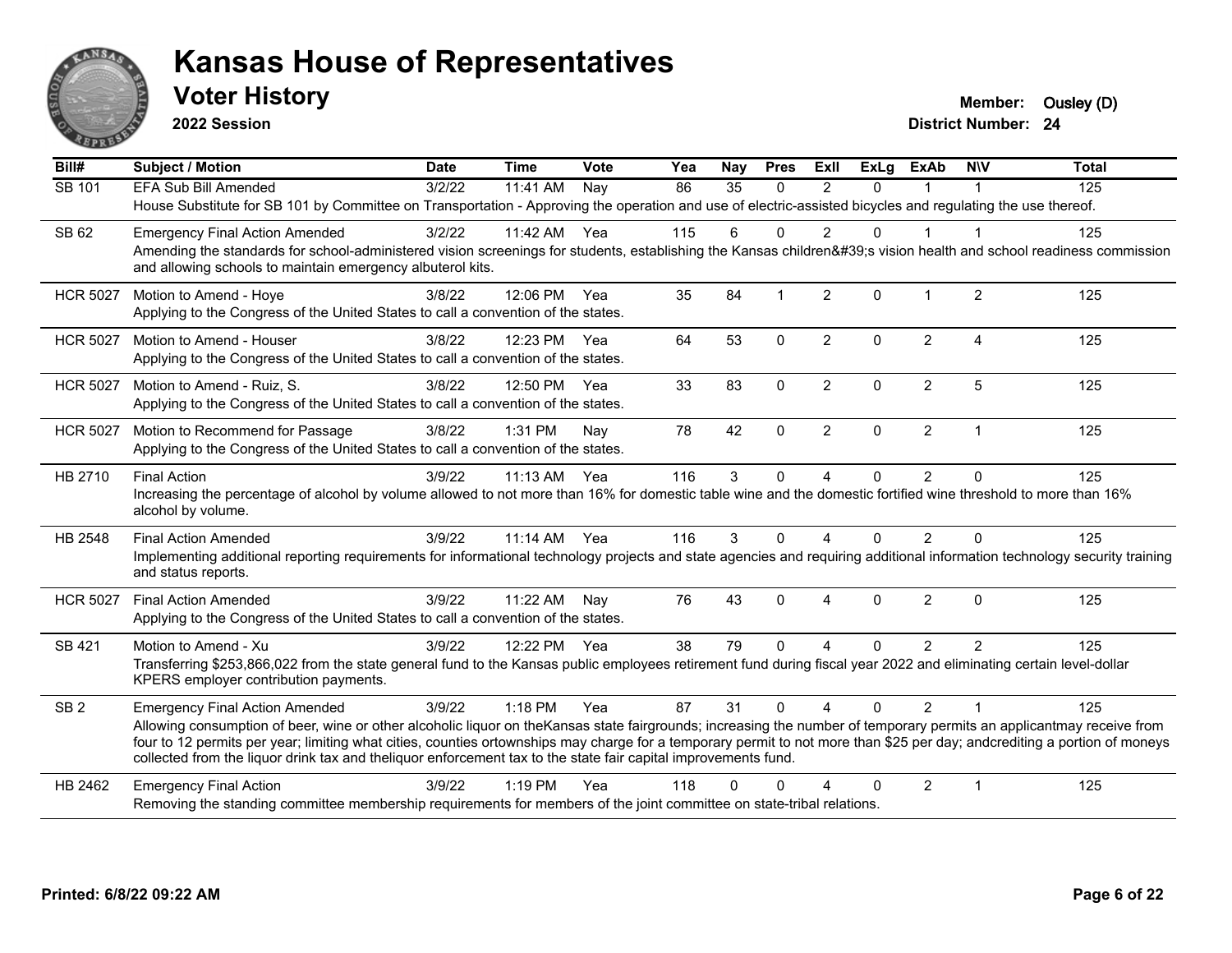

**2022 Session**

**Voter History Member:** Ousley (D)

| Bill#           | <b>Subject / Motion</b>                                                                                                                                                                                                                                                                                                                                                                                                                                                                                                                                                                       | <b>Date</b> | <b>Time</b>  | Vote | Yea | Nay            | <b>Pres</b>  | ExII           | <b>ExLg</b> | <b>ExAb</b>    | <b>NIV</b>  | <b>Total</b> |
|-----------------|-----------------------------------------------------------------------------------------------------------------------------------------------------------------------------------------------------------------------------------------------------------------------------------------------------------------------------------------------------------------------------------------------------------------------------------------------------------------------------------------------------------------------------------------------------------------------------------------------|-------------|--------------|------|-----|----------------|--------------|----------------|-------------|----------------|-------------|--------------|
| <b>SB 421</b>   | <b>Emergency Final Action Amended</b>                                                                                                                                                                                                                                                                                                                                                                                                                                                                                                                                                         | 3/9/22      | 1:20 PM      | Yea  | 113 | 5              | 0            | Δ              | 0           | $\overline{2}$ | 1           | 125          |
|                 | Transferring \$1,000,000,000 from the state general fund to the Kansas public employees retirement fund during fiscal year 2022 and eliminating certain level-dollar<br>KPERS employer contribution payments.                                                                                                                                                                                                                                                                                                                                                                                 |             |              |      |     |                |              |                |             |                |             |              |
| <b>SB 286</b>   | EFA Sub Bill Amended                                                                                                                                                                                                                                                                                                                                                                                                                                                                                                                                                                          | 3/9/22      | 1:23 PM      | Yea  | 102 | 17             | 0            | 4              | $\Omega$    | $\overline{2}$ | $\Omega$    | 125          |
|                 | House Substitute for Substitute for SB 286 - Continuing the governmental response to the COVID-19 pandemic in Kansas by extending the expanded use of<br>telemedicine, the suspension of certain requirements related to medical care facilities and immunity from civil liability for certain healthcare providers, certain persons<br>conducting business in this state and covered facilities for COVID-19 claims until January 20, 2023, creating the crime of interference with the conduct of a hospital and<br>increasing the criminal penalties for battery of a healthcare provider. |             |              |      |     |                |              |                |             |                |             |              |
| HB 2466         | EFA Sub Bill                                                                                                                                                                                                                                                                                                                                                                                                                                                                                                                                                                                  | 3/9/22      | 1:24 PM      | Yea  | 115 | 4              | $\Omega$     | $\Delta$       | $\Omega$    | 2              | $\Omega$    | 125          |
|                 | Substitute for HB 2466 by Committee on Education - Establishing the promoting advancement in computing knowledge act to increase the availability of computer<br>science education in Kansas schools.                                                                                                                                                                                                                                                                                                                                                                                         |             |              |      |     |                |              |                |             |                |             |              |
| HB 2541         | <b>Final Action</b>                                                                                                                                                                                                                                                                                                                                                                                                                                                                                                                                                                           | 3/16/22     | 11:15 AM Yea |      | 111 | 12             | $\mathbf 0$  | $\overline{2}$ | $\Omega$    | $\Omega$       | $\Omega$    | 125          |
|                 | Crediting docket fees to the state general fund instead of the judicial branch docket fee fund; crediting marriage license fees and drivers'; license reinstatement fees to<br>the state general fund instead of the judicial branch nonjudicial salary adjustment fund.                                                                                                                                                                                                                                                                                                                      |             |              |      |     |                |              |                |             |                |             |              |
| HB 2582         | <b>Final Action Amended</b>                                                                                                                                                                                                                                                                                                                                                                                                                                                                                                                                                                   | 3/16/22     | 11:16 AM Yea |      | 122 | 1              | 0            | $\overline{2}$ | 0           | $\Omega$       | $\Omega$    | 125          |
|                 | Directing the Kansas department for children and families to share certain information with investigating law enforcement agencies.                                                                                                                                                                                                                                                                                                                                                                                                                                                           |             |              |      |     |                |              |                |             |                |             |              |
| HB 2674         | <b>Final Action Amended</b><br>Requiring a forfeiture of an appearance bond to be set aside in certain circumstances.                                                                                                                                                                                                                                                                                                                                                                                                                                                                         | 3/16/22     | 11:17 AM     | Yea  | 121 | $\overline{2}$ | $\mathbf{0}$ | $\overline{2}$ | $\Omega$    | 0              | $\mathbf 0$ | 125          |
| HB 2676         | <b>Final Action Amended</b>                                                                                                                                                                                                                                                                                                                                                                                                                                                                                                                                                                   | 3/16/22     | 11:18 AM Yea |      | 112 | 11             | $\Omega$     | $\overline{2}$ | $\Omega$    | 0              | $\Omega$    | 125          |
|                 | Authorizing counties to create a code inspection and enforcement fund and expanding the scope of the equipment reserve fund to include other computer and electronic<br>technologies.                                                                                                                                                                                                                                                                                                                                                                                                         |             |              |      |     |                |              |                |             |                |             |              |
| <b>HCR 5032</b> | <b>Final Action</b>                                                                                                                                                                                                                                                                                                                                                                                                                                                                                                                                                                           | 3/16/22     | 11:20 AM     | Yea  | 119 | 4              | 0            | 2              | $\Omega$    | 0              | $\Omega$    | 125          |
|                 | Honoring Ukrainians fighting against the Russian invasion.                                                                                                                                                                                                                                                                                                                                                                                                                                                                                                                                    |             |              |      |     |                |              |                |             |                |             |              |
| HB 2528         | <b>Final Action Amended</b>                                                                                                                                                                                                                                                                                                                                                                                                                                                                                                                                                                   | 3/17/22     | 11:21 AM     | Nay  | 86  | 34             | $\Omega$     | $\overline{A}$ | $\Omega$    | $\Omega$       | $\mathbf 1$ | 125          |
|                 | Removing inflatable devices that are owned and operated by a nonprofit organization from the requirements of the Kansas amusement ride act.                                                                                                                                                                                                                                                                                                                                                                                                                                                   |             |              |      |     |                |              |                |             |                |             |              |
| SB 335          | <b>Final Action</b>                                                                                                                                                                                                                                                                                                                                                                                                                                                                                                                                                                           | 3/17/22     | 11:22 AM     | Yea  | 120 | $\mathbf{0}$   | $\mathbf{0}$ | $\Delta$       | $\Omega$    | $\Omega$       | $\mathbf 1$ | 125          |
|                 | Exempting certain business entities that provide health insurance in the state but are not subject to the jurisdiction of the commissioner of insurance from payment of the<br>annual premium tax.                                                                                                                                                                                                                                                                                                                                                                                            |             |              |      |     |                |              |                |             |                |             |              |
| SB 348          | <b>Final Action Amended</b>                                                                                                                                                                                                                                                                                                                                                                                                                                                                                                                                                                   | 3/17/22     | 11:23 AM     | Nay  | 110 | 10             | $\mathbf{0}$ | $\overline{4}$ | $\Omega$    | $\Omega$       | $\mathbf 1$ | 125          |
|                 | Exempting the practice of threading from the practice of cosmetology.                                                                                                                                                                                                                                                                                                                                                                                                                                                                                                                         |             |              |      |     |                |              |                |             |                |             |              |
| SB 392          | <b>Final Action</b>                                                                                                                                                                                                                                                                                                                                                                                                                                                                                                                                                                           | 3/17/22     | 11:24 AM     | Yea  | 120 | 0              | $\mathbf{0}$ | 4              | $\Omega$    | $\Omega$       | $\mathbf 1$ | 125          |
|                 | Terminating the transfer of remaining unencumbered moneys in the securities act fee fund exceeding \$50,000 to the state general fund.                                                                                                                                                                                                                                                                                                                                                                                                                                                        |             |              |      |     |                |              |                |             |                |             |              |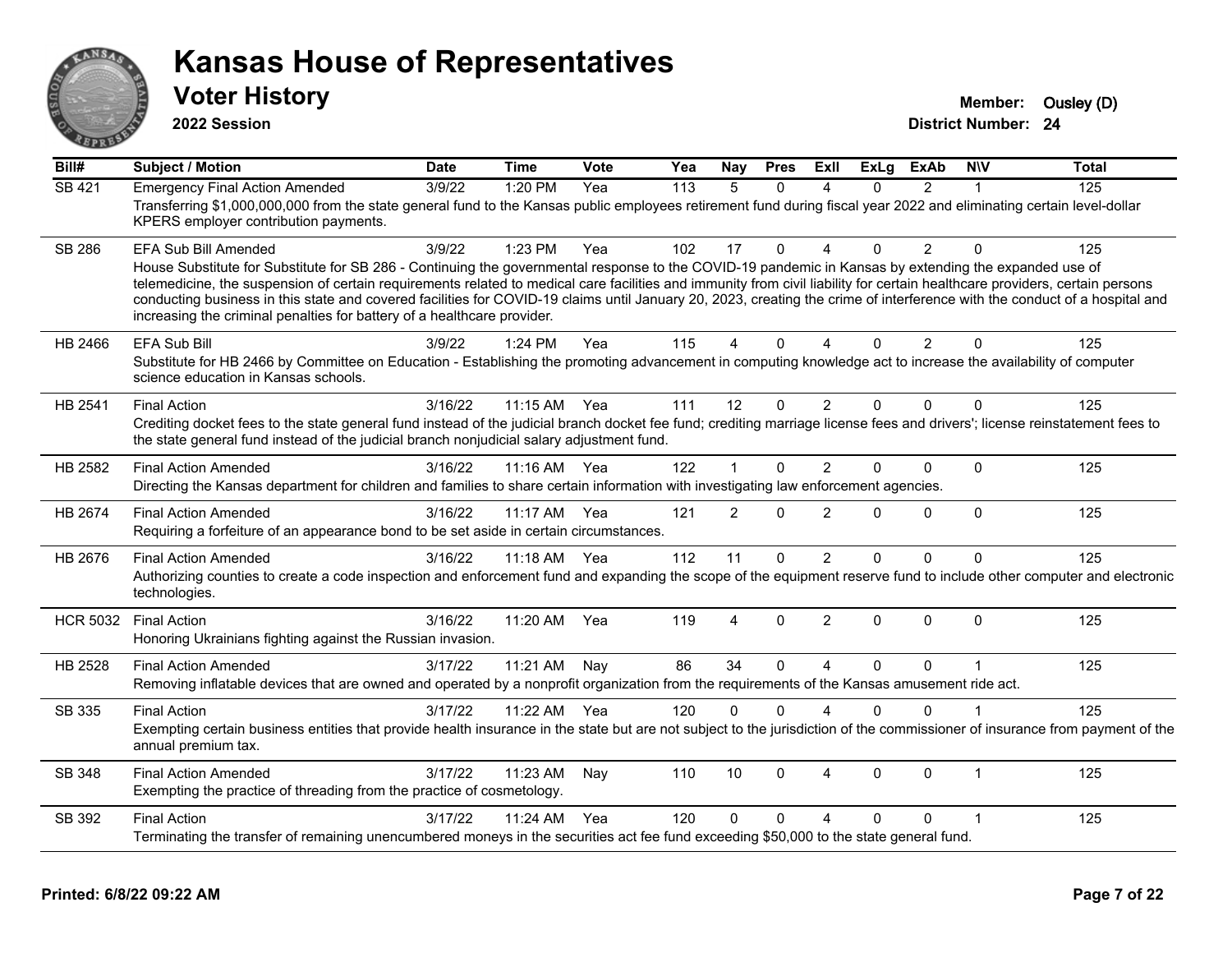

**2022 Session**

| Bill#         | <b>Subject / Motion</b>                                                                                                                                                                                                                                                                                                        | <b>Date</b> | <b>Time</b> | Vote | Yea | Nay            | <b>Pres</b>  | <b>Exll</b>    | <b>ExLg</b>  | <b>ExAb</b>  | <b>NIV</b> | <b>Total</b> |
|---------------|--------------------------------------------------------------------------------------------------------------------------------------------------------------------------------------------------------------------------------------------------------------------------------------------------------------------------------|-------------|-------------|------|-----|----------------|--------------|----------------|--------------|--------------|------------|--------------|
| HB 2712       | <b>Emergency Final Action</b>                                                                                                                                                                                                                                                                                                  | 3/17/22     | 11:47 AM    | Yea  | 119 | $\mathbf 1$    | $\mathbf{0}$ | 4              | $\Omega$     | $\Omega$     | 1          | 125          |
|               | Establishing the Kansas commission for the United States semiquincentennial.                                                                                                                                                                                                                                                   |             |             |      |     |                |              |                |              |              |            |              |
| <b>SB 408</b> | <b>Emergency Final Action Amended</b><br>Increasing the criminal penalties for multiple thefts of mail.                                                                                                                                                                                                                        | 3/17/22     | 11:48 AM    | Yea  | 117 | 3              | $\Omega$     | 4              | $\Omega$     | $\mathbf{0}$ | 1          | 125          |
| SB 400        | <b>EFA Sub Bill</b>                                                                                                                                                                                                                                                                                                            | 3/17/22     | 11:49 AM    | Yea  | 120 | $\mathbf{0}$   | $\Omega$     | $\overline{A}$ | $\Omega$     | $\Omega$     |            | 125          |
|               | Substitute for SB 400 by Committee on Financial Institutions and Insurance - Updating certain requirements and conditions relating to the creation, modification and<br>termination of trusts in the Kansas uniform trust code and updating the definition of-áresident trust for tax purposes.                                |             |             |      |     |                |              |                |              |              |            |              |
| SB 366        | <b>Emergency Final Action Amended</b>                                                                                                                                                                                                                                                                                          | 3/17/22     | 11:50 AM    | Yea  | 120 | 0              | $\Omega$     | $\Lambda$      | <sup>n</sup> | <sup>0</sup> |            | 125          |
|               | Specifying that the crime of burglary includes, without authority, entering into or remaining within any locked or secured portion of any dwelling, building or other<br>structure, with intent to commit another crime therein.                                                                                               |             |             |      |     |                |              |                |              |              |            |              |
| SB 313        | <b>Emergency Final Action Amended</b>                                                                                                                                                                                                                                                                                          | 3/21/22     | 3:39 PM     | Yea  | 122 | $\Omega$       | $\mathbf 0$  | $\overline{2}$ | $\Omega$     | -1           | 0          | 125          |
|               | Designating a portion of United States highway 69 as the Senator Tom R Van Sickle memorial highway.                                                                                                                                                                                                                            |             |             |      |     |                |              |                |              |              |            |              |
| SB 448        | <b>Emergency Final Action</b>                                                                                                                                                                                                                                                                                                  | 3/21/22     | 3:40 PM     | Yea  | 122 | $\Omega$       | $\Omega$     | $\overline{2}$ | 0            |              | $\Omega$   | 125          |
|               | Adopting the national association of insurance commissioner's amendments to the unfair trade practices act excluding commercial property and casualty insurance<br>producers, brokers and insurers from prohibitions on giving rebates as an inducement to sales.                                                              |             |             |      |     |                |              |                |              |              |            |              |
| SB 300        | <b>EFA Sub Bill</b>                                                                                                                                                                                                                                                                                                            | 3/21/22     | 3:41 PM     | Yea  | 121 |                | $\Omega$     | $\overline{2}$ | <sup>0</sup> |              | $\Omega$   | 125          |
|               | Substitute for SB 300 by Committee on Judiciary GCô Amending the Kansas racketeer influenced and corrupt organization act to add a person who has engaged in<br>identity theft or identity fraud to the definition of "covered person" and add identity theft and identity fraud to the definition of "racketeering activity". |             |             |      |     |                |              |                |              |              |            |              |
| SB 261        | EFA Sub Bill                                                                                                                                                                                                                                                                                                                   | 3/21/22     | 3:43 PM     | Yea  | 96  | 26             | $\Omega$     | $\mathfrak{p}$ |              |              | $\Omega$   | 125          |
|               | Substitute for SB 261 by Committee on Agriculture -- Prohibiting the use of identifiable meat terms on the labels of meat analogs when such labels do not include proper<br>qualifying language to indicate that such products do not contain meat.                                                                            |             |             |      |     |                |              |                |              |              |            |              |
| SB 417        | <b>Emergency Final Action</b>                                                                                                                                                                                                                                                                                                  | 3/21/22     | 3:44 PM     | Yea  | 120 | $\overline{2}$ | $\Omega$     | $\overline{2}$ | $\Omega$     | 1            | $\Omega$   | 125          |
|               | Establishing minimum and maximum permit renewal fees for certain solid waste disposal areas and processing facilities.                                                                                                                                                                                                         |             |             |      |     |                |              |                |              |              |            |              |
| HB 2644       | <b>Emergency Final Action</b>                                                                                                                                                                                                                                                                                                  | 3/21/22     | 3:46 PM     | Yea  | 115 | $\overline{7}$ | $\Omega$     | $\overline{2}$ | $\Omega$     | $\mathbf{1}$ | $\Omega$   | 125          |
|               | Designating the Sandhill plum as the official state fruit.                                                                                                                                                                                                                                                                     |             |             |      |     |                |              |                |              |              |            |              |
| HB 2447       | <b>EFA Sub Bill</b>                                                                                                                                                                                                                                                                                                            | 3/21/22     | 3:47 PM     | Yea  | 120 | 2              | 0            | $\overline{2}$ | $\Omega$     | 1            | $\Omega$   | 125          |
|               | Permitting testimony to be presented using a two-way electronic audio-video communication device during a preliminary hearing.                                                                                                                                                                                                 |             |             |      |     |                |              |                |              |              |            |              |
| SB 200        | <b>Emergency Final Action Amended</b>                                                                                                                                                                                                                                                                                          | 3/21/22     | 3:48 PM     | Nay  | 119 | 3              | 0            | っ              |              |              | 0          | 125          |
|               | Expanding the pharmacist's scope of practice to include initiation of therapy for influenza, strep throat or urinary tract infection, pursuant to a statewide protocol adopted<br>by the collaborative drug therapy management advisory committee.                                                                             |             |             |      |     |                |              |                |              |              |            |              |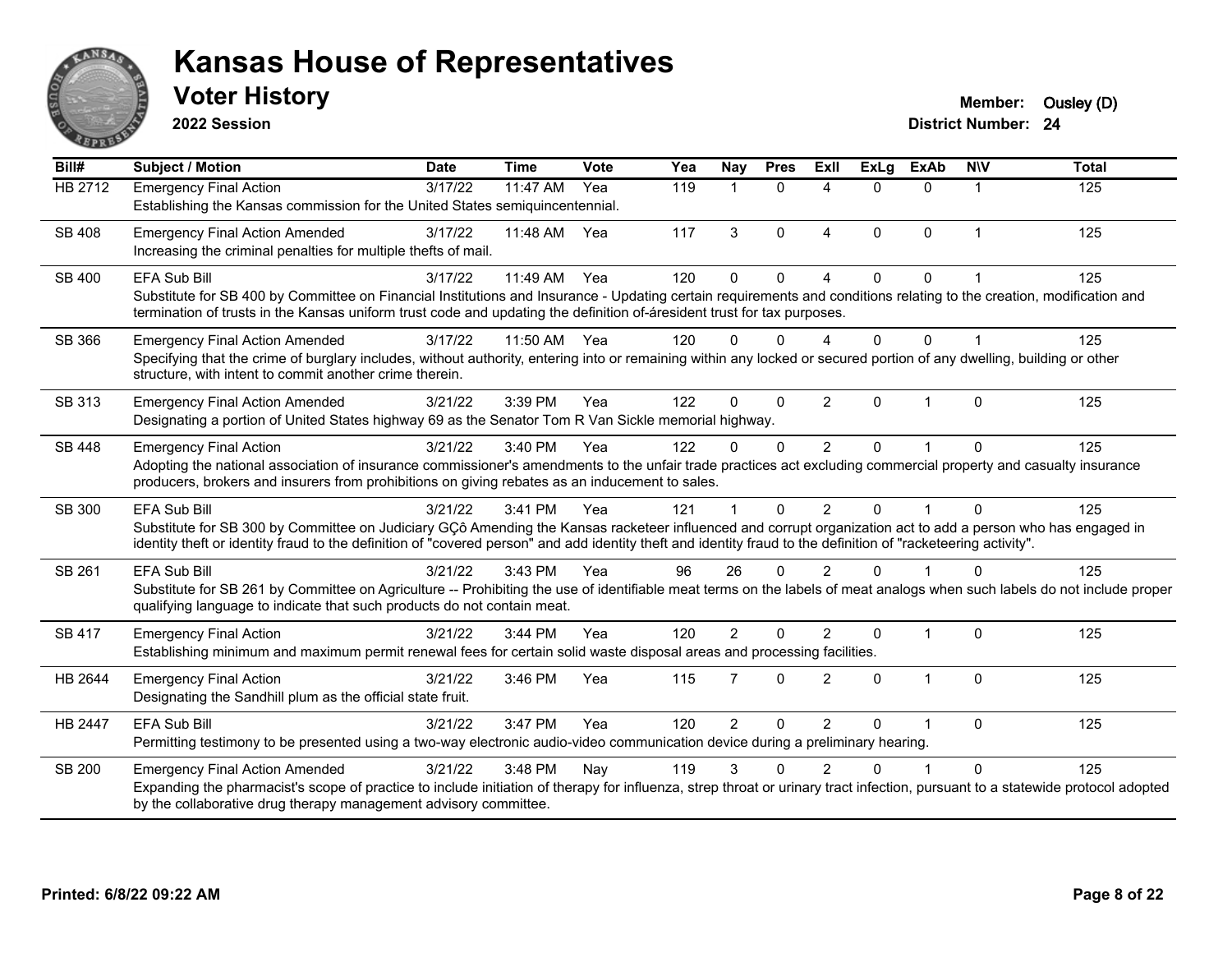

**2022 Session**

| Bill#         | <b>Subject / Motion</b>                                                                                                                                                                                                                                                                                                                                                                                                                                                                                                                                                                                                                                                      | <b>Date</b>      | <b>Time</b> | Vote | Yea | <b>Nay</b>           | <b>Pres</b>  | Exll           | <b>ExLg</b>    | <b>ExAb</b>  | <b>NIV</b>   | <b>Total</b> |
|---------------|------------------------------------------------------------------------------------------------------------------------------------------------------------------------------------------------------------------------------------------------------------------------------------------------------------------------------------------------------------------------------------------------------------------------------------------------------------------------------------------------------------------------------------------------------------------------------------------------------------------------------------------------------------------------------|------------------|-------------|------|-----|----------------------|--------------|----------------|----------------|--------------|--------------|--------------|
| <b>SB 336</b> | <b>Emergency Final Action</b><br>Updating certain investment limitation requirements to provide increased options for Kansas domiciled life insurance companies investing in equity interests and<br>preferred stock.                                                                                                                                                                                                                                                                                                                                                                                                                                                        | $\sqrt{3}/21/22$ | 3:49 PM     | Yea  | 121 | $\blacktriangleleft$ | $\Omega$     | $\mathcal{P}$  | $\Omega$       |              | $\Omega$     | 125          |
| HB 2253       | <b>Emergency Final Action Amended</b><br>Updating certain provisions of the prescription monitoring program act relating to program data, storage and access, increasing the membership of the advisory<br>committee and providing for setup and annual maintenance fees for program data integration.                                                                                                                                                                                                                                                                                                                                                                       | 3/21/22          | 3:50 PM     | Yea  | 121 | 1                    | $\Omega$     | $\overline{2}$ | 0              | $\mathbf{1}$ | $\mathbf{0}$ | 125          |
| HB 2632       | <b>Emergency Final Action</b><br>Requiring a referral of an alleged victim of child abuse or neglect for a examination as part of an investigation, creating a program in the department of health and<br>environment to provide training and payment and defining child abuse review and evaluation providers, networks, examinations and referrals and child abuse medical<br>resource centers.                                                                                                                                                                                                                                                                            | 3/21/22          | 3:52 PM     | Yea  | 95  | 27                   | $\Omega$     | $\overline{2}$ | 0              |              | $\Omega$     | 125          |
| SB 346        | <b>Emergency Final Action Amended</b><br>Allowing for the on-farm retail sale of milk and milk products, authorizing the secretary of agriculture to declare an imminent health hazard, extending certain milk and<br>dairy license fees and establishing certain standards for milk.                                                                                                                                                                                                                                                                                                                                                                                        | 3/21/22          | 3:53 PM     | Yea  | 119 | 3                    | $\mathbf{0}$ | $\overline{2}$ | $\Omega$       |              | $\mathbf{0}$ | 125          |
| SB 141        | <b>Emergency Final Action</b><br>Enacting the Kansas uniform directed trust act.                                                                                                                                                                                                                                                                                                                                                                                                                                                                                                                                                                                             | 3/21/22          | 3:54 PM     | Yea  | 122 | $\mathbf{0}$         | $\Omega$     | 2              | $\Omega$       | $\mathbf{1}$ | $\Omega$     | 125          |
| SB 343        | <b>Emergency Final Action Amended</b><br>Updating the term "hearing impaired"; to "hard of hearing"; in statutes related to persons with hearing loss.                                                                                                                                                                                                                                                                                                                                                                                                                                                                                                                       | 3/21/22          | 3:55 PM     | Yea  | 122 | $\Omega$             | $\mathbf 0$  | $\overline{2}$ | 0              | $\mathbf{1}$ | $\mathbf{0}$ | 125          |
| SB 446        | <b>Emergency Final Action Amended</b><br>Designating bridges on U.S. highway 166 and K-66 highway as Veterans Memorial Bridge.                                                                                                                                                                                                                                                                                                                                                                                                                                                                                                                                               | 3/21/22          | 3:56 PM     | Yea  | 122 | $\Omega$             | $\mathbf 0$  | 2              | $\mathbf 0$    | $\mathbf{1}$ | $\Omega$     | 125          |
| SB 483        | <b>Emergency Final Action</b><br>Increasing criminal penalties for theft and criminal damage to property involving remote service units such as automated cash dispensing machines and automated<br>teller machines.                                                                                                                                                                                                                                                                                                                                                                                                                                                         | 3/21/22          | 3:57 PM     | Yea  | 122 | $\Omega$             | $\Omega$     | $\overline{2}$ | $\Omega$       | 1            | $\Omega$     | 125          |
| <b>SB 19</b>  | <b>EFA Sub Bill</b><br>House Substitute for SB 19 by Committee on Energy, Utilities and Telecommunications - Implementing the 988 suicide prevention and mental health crisis hotline in<br>Kansas.                                                                                                                                                                                                                                                                                                                                                                                                                                                                          | 3/21/22          | 3:58 PM     | Yea  | 114 | 8                    | $\mathbf{0}$ | $\overline{2}$ | $\overline{0}$ |              | $\Omega$     | 125          |
| HB 2600       | <b>Emergency Final Action Amended</b><br>Authorizing the state board of regents on behalf of Emporia state university to sell certain real property in the city of Emporia, Lyon county, Kansas; the university of<br>Kansas to exchange and convey certain real property in Douglas county, Kansas, and to accept certain real property in Douglas county, Kansas, from the Kansas<br>university endowment association; Kansas state university to sell certain real property in Riley county and Cherokee county, Kansas, and Douglas county, Nebraska;<br>and Pittsburg state university to sell certain real property in the city of Pittsburg, Crawford county, Kansas. | 3/21/22          | 4:00 PM     | Yea  | 122 | 0                    | $\Omega$     | $\mathcal{P}$  | 0              |              | ∩            | 125          |
| SB 215        | <b>Emergency Final Action Amended</b><br>Transferring the authority for postsecondary driver's education programs and driver training schools from the state board of regents to the department of revenue.                                                                                                                                                                                                                                                                                                                                                                                                                                                                  | 3/21/22          | 4:01 PM     | Yea  | 122 | U                    | $\Omega$     | $\mathcal{P}$  | 0              |              | $\Omega$     | 125          |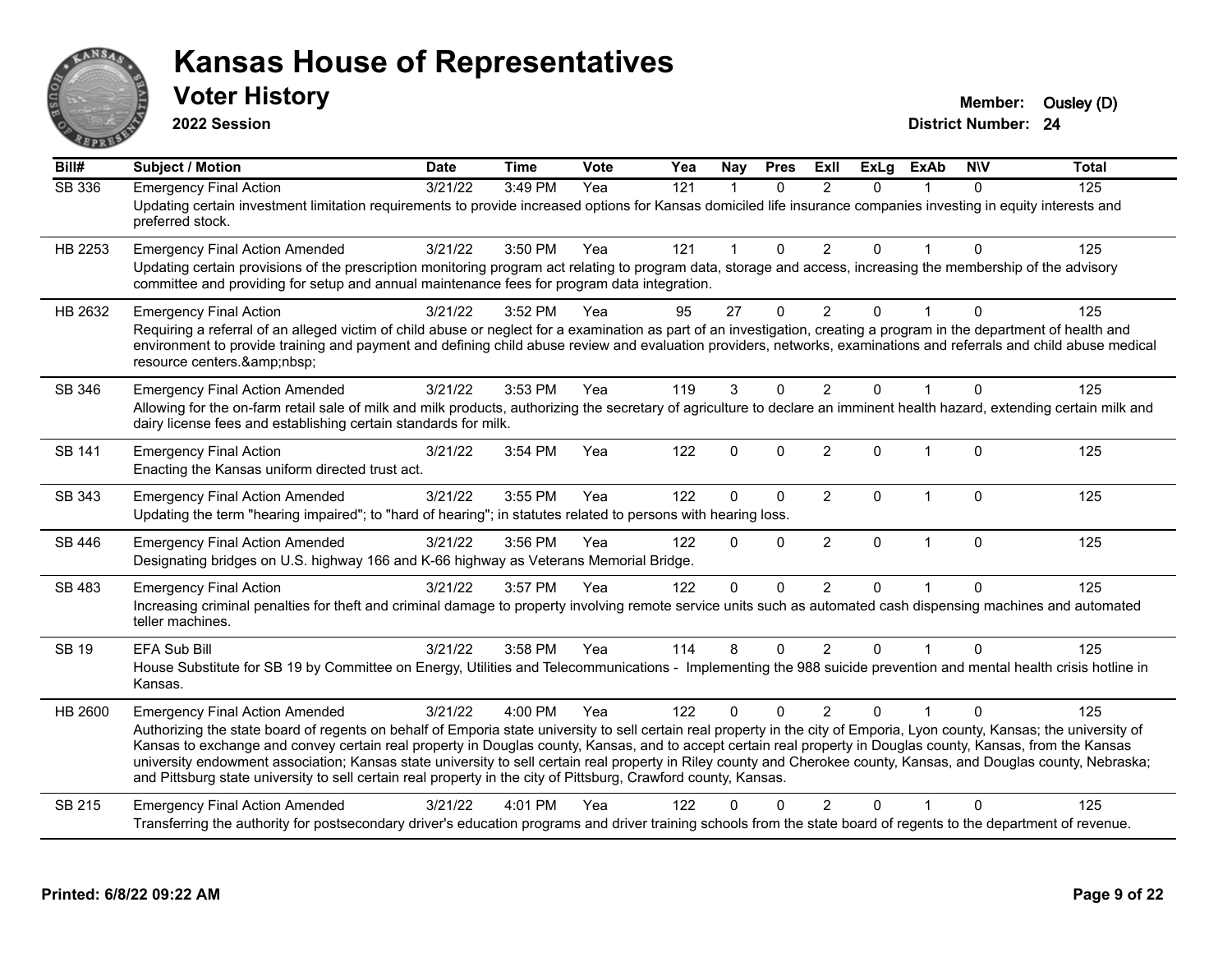

**2022 Session**

**Voter History Member:** Ousley (D)

| Bill#            | Subject / Motion                                                                                                                                                                                                                                                                | <b>Date</b> | <b>Time</b>  | <b>Vote</b> | Yea | Nay          | <b>Pres</b>  | ExII           | <b>ExLg</b>  | <b>ExAb</b>    | <b>NIV</b>              | <b>Total</b> |
|------------------|---------------------------------------------------------------------------------------------------------------------------------------------------------------------------------------------------------------------------------------------------------------------------------|-------------|--------------|-------------|-----|--------------|--------------|----------------|--------------|----------------|-------------------------|--------------|
| SB <sub>28</sub> | <b>EFA Sub Bill</b>                                                                                                                                                                                                                                                             | 3/21/22     | 4:02 PM      | Yea         | 120 | 2            | $\Omega$     | $\overline{2}$ | $\Omega$     |                | $\Omega$                | 125          |
|                  | House Substitute for SB 28 by Committee on Insurance and Pensions - Enacting the pharmacy benefits manager licensure act and requiring licensure rather than<br>registration of such entities.                                                                                  |             |              |             |     |              |              |                |              |                |                         |              |
| SB 419           | <b>Emergency Final Action</b>                                                                                                                                                                                                                                                   | 3/21/22     | 4:03 PM      | Yea         | 122 | $\Omega$     | $\Omega$     | $\mathcal{P}$  | $\Omega$     | $\overline{1}$ | $\Omega$                | 125          |
|                  | Allowing certain employees from the department of corrections to attend the Kansas law enforcement training center and including special agents of the department of<br>corrections in the definition of law enforcement officer under the Kansas law enforcement training act. |             |              |             |     |              |              |                |              |                |                         |              |
| SB 440           | <b>Emergency Final Action</b>                                                                                                                                                                                                                                                   | 3/21/22     | 4:04 PM      | Yea         | 121 | $\Omega$     | $\mathbf{0}$ | $\overline{2}$ | $\Omega$     | 1              | $\overline{\mathbf{1}}$ | 125          |
|                  | Establishing when an occupational therapist may treat a patient without referral from a physician and requiring occupational therapists to maintain professional liability<br>insurance.                                                                                        |             |              |             |     |              |              |                |              |                |                         |              |
| <b>SB 34</b>     | EFA Sub Bill Amended                                                                                                                                                                                                                                                            | 3/21/22     | 4:06 PM      | Nay         | 88  | 34           | $\mathbf{0}$ | $\overline{2}$ | $\Omega$     |                | $\Omega$                | 125          |
|                  | Substitute for SB 34 by Committee on Federal and State Affairs - Requiring review of administrative rules and regulations every five years.                                                                                                                                     |             |              |             |     |              |              |                |              |                |                         |              |
| SB 453           | <b>Emergency Final Action Amended</b>                                                                                                                                                                                                                                           | 3/21/22     | 4:07 PM      | Yea         | 122 | $\Omega$     | $\Omega$     | $\overline{2}$ | $\Omega$     |                | $\Omega$                | 125          |
|                  | Requiring adult care home certified aides who take training courses to demonstrate certain skills to successfully complete such training courses and requiring licensed<br>nurses to teach and evaluate such training courses.                                                  |             |              |             |     |              |              |                |              |                |                         |              |
| SB 330           | <b>Emergency Final Action</b><br>Authorizing the construction of a memorial honoring Kansas gold star families.                                                                                                                                                                 | 3/21/22     | 4:08 PM      | Yea         | 122 | $\mathbf 0$  | $\mathbf 0$  | $\overline{2}$ | $\Omega$     | $\mathbf{1}$   | $\Omega$                | 125          |
|                  |                                                                                                                                                                                                                                                                                 |             |              |             |     |              |              |                |              |                |                         |              |
| SB 331           | <b>Emergency Final Action Amended</b><br>Updating the version of risk-based capital instructions in effect.                                                                                                                                                                     | 3/21/22     | 4:09 PM      | Yea         | 121 | $\mathbf{1}$ | $\mathbf{0}$ | $\overline{2}$ | $\Omega$     | $\mathbf{1}$   | $\mathbf{0}$            | 125          |
| <b>SB 451</b>    | <b>Emergency Final Action Amended</b>                                                                                                                                                                                                                                           | 3/21/22     | 4:10 PM      | Yea         | 122 | $\Omega$     | $\mathbf{0}$ | $\overline{2}$ | $\mathbf{0}$ | $\mathbf{1}$   | $\mathbf{0}$            | 125          |
|                  | Requiring an individual to maintain enrollment on a tribal membership roll to receive a free permanent hunting license.                                                                                                                                                         |             |              |             |     |              |              |                |              |                |                         |              |
| <b>SB 479</b>    | <b>Emergency Final Action Amended</b>                                                                                                                                                                                                                                           | 3/21/22     | 4:11 PM      | Yea         | 122 | $\Omega$     | $\Omega$     | $\mathcal{P}$  | $\Omega$     | $\overline{1}$ | $\Omega$                | 125          |
|                  | Authorizing a permanent memorial commemorating the Kansas suffragist movement to be placed in the state capitol and establishing the Kansas suffragist memorial<br>fund.                                                                                                        |             |              |             |     |              |              |                |              |                |                         |              |
| HB 2734          | <b>Emergency Final Action</b>                                                                                                                                                                                                                                                   | 3/21/22     | 4:12 PM      | Yea         | 122 | $\Omega$     | $\mathbf{0}$ | $\overline{2}$ | $\Omega$     | 1              | $\Omega$                | 125          |
|                  | Reinstating the social worker applicant option for board-approved postgraduate supervised experience and allowing master's and clinical level licensees to take the<br>baccalaureate addiction counselor test.                                                                  |             |              |             |     |              |              |                |              |                |                         |              |
| SB 267           | Motion to Amend - Winn                                                                                                                                                                                                                                                          | 3/22/22     | 11:42 AM Yea |             | 44  | 76           | $\mathbf 0$  | $\overline{1}$ | $\Omega$     | $\overline{2}$ | 2                       | 125          |
|                  | Substitute for SB 267 by Committee on Ways and Means - Appropriations for FY 2021, FY 2022, FY 2023 and FY 2024 for various state agencies.                                                                                                                                     |             |              |             |     |              |              |                |              |                |                         |              |
| SB 267           | Motion to Amend - Gartner                                                                                                                                                                                                                                                       | 3/22/22     | 12:01 PM Yea |             | 37  | 84           | $\Omega$     |                | $\Omega$     | $\mathfrak{p}$ |                         | 125          |
|                  | Substitute for SB 267 by Committee on Ways and Means - Appropriations for FY 2021, FY 2022, FY 2023 and FY 2024 for various state agencies.                                                                                                                                     |             |              |             |     |              |              |                |              |                |                         |              |
| SB 267           | Motion to Amend - Helgerson                                                                                                                                                                                                                                                     | 3/22/22     | 12:25 PM Yea |             | 49  | 72           | $\Omega$     |                | $\Omega$     | $\overline{2}$ |                         | 125          |
|                  | Substitute for SB 267 by Committee on Ways and Means - Appropriations for FY 2021, FY 2022, FY 2023 and FY 2024 for various state agencies.                                                                                                                                     |             |              |             |     |              |              |                |              |                |                         |              |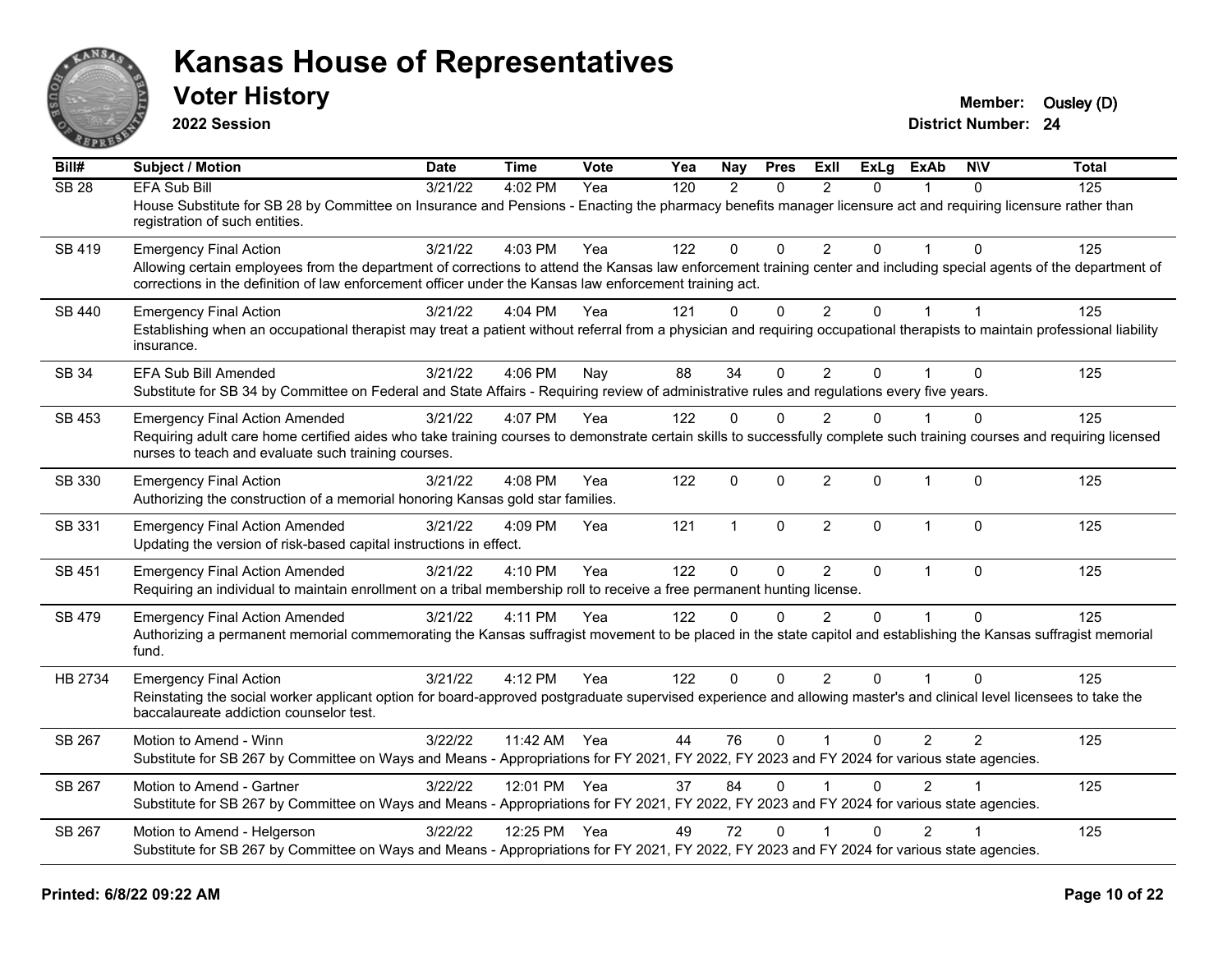

| Bill#   | <b>Subject / Motion</b>                                                                                                                                                                                                                                                                                                                                                                                                                                                                                                                                                                                                                                                                                                                                                                                                                                                                                                                             | <b>Date</b> | <b>Time</b> | Vote | Yea | <b>Nay</b> | <b>Pres</b>  | <b>Exll</b>  | <b>ExLg</b>  | <b>ExAb</b>    | <b>NIV</b>     | <b>Total</b> |
|---------|-----------------------------------------------------------------------------------------------------------------------------------------------------------------------------------------------------------------------------------------------------------------------------------------------------------------------------------------------------------------------------------------------------------------------------------------------------------------------------------------------------------------------------------------------------------------------------------------------------------------------------------------------------------------------------------------------------------------------------------------------------------------------------------------------------------------------------------------------------------------------------------------------------------------------------------------------------|-------------|-------------|------|-----|------------|--------------|--------------|--------------|----------------|----------------|--------------|
| SB 267  | Motion to Amend - Helgerson<br>Substitute for SB 267 by Committee on Ways and Means - Appropriations for FY 2021, FY 2022, FY 2023 and FY 2024 for various state agencies.                                                                                                                                                                                                                                                                                                                                                                                                                                                                                                                                                                                                                                                                                                                                                                          | 3/22/22     | 1:06 PM     | Yea  | 36  | 81         | $\mathbf{0}$ | $\mathbf{1}$ | $\Omega$     | $\overline{2}$ | 5              | 125          |
| HB 2512 | Motion to Amend - Ousley<br>Substitute for Substitute for HB 2512 by Committee on K-12 Education Budget - Making appropriations for the Kansas state department of education for FY 2022, FY<br>2023 and FY 2024, establishing requirements relating to academic achievement and third-grade literacy, authorizing credits to be earned through alternative educational<br>opportunities, requiring KSHSAA members and employees to report child abuse and neglect, requiring boards of education of school districts to consider district needs<br>assessments and academic assessments when approving district budgets, authorizing part-time enrollment for certain students, establishing an alternative graduation<br>rate calculation for virtual schools, providing virtual school state aid for credit deficient students and amending the age of initial eligibility for the tax credit for low income<br>students scholarship program.    | 3/22/22     | 2:02 PM     | Yea  | 58  | 54         | $\mathbf 0$  | $\mathbf 1$  | $\Omega$     | $\overline{2}$ | 10             | 125          |
| HB 2512 | Motion to Amend - Hoye<br>Substitute for Substitute for HB 2512 by Committee on K-12 Education Budget - Making appropriations for the Kansas state department of education for FY 2022, FY<br>2023 and FY 2024, establishing requirements relating to academic achievement and third-grade literacy, authorizing credits to be earned through alternative educational<br>opportunities, requiring KSHSAA members and employees to report child abuse and neglect, requiring boards of education of school districts to consider district needs<br>assessments and academic assessments when approving district budgets, authorizing part-time enrollment for certain students, establishing an alternative graduation<br>rate calculation for virtual schools, providing virtual school state aid for credit deficient students and amending the age of initial eligibility for the tax credit for low income<br>students scholarship program.      | 3/22/22     | 2:13 PM     | Yea  | 38  | 81         | 0            |              | $\mathbf{0}$ | $\overline{2}$ | 3              | 125          |
| HB 2512 | Motion to Amend - Hoye<br>Substitute for Substitute for HB 2512 by Committee on K-12 Education Budget - Making appropriations for the Kansas state department of education for FY 2022, FY<br>2023 and FY 2024, establishing requirements relating to academic achievement and third-grade literacy, authorizing credits to be earned through alternative educational<br>opportunities, requiring KSHSAA members and employees to report child abuse and neglect, requiring boards of education of school districts to consider district needs<br>assessments and academic assessments when approving district budgets, authorizing part-time enrollment for certain students, establishing an alternative graduation<br>rate calculation for virtual schools, providing virtual school state aid for credit deficient students and amending the age of initial eligibility for the tax credit for low income<br>students scholarship program.      | 3/22/22     | 2:18 PM     | Yea  | 44  | 73         | $\Omega$     | $\mathbf 1$  | $\Omega$     | $\overline{2}$ | 5              | 125          |
| HB 2512 | Motion to reconsider action<br>Substitute for Substitute for HB 2512 by Committee on K-12 Education Budget - Making appropriations for the Kansas state department of education for FY 2022, FY<br>2023 and FY 2024, establishing requirements relating to academic achievement and third-grade literacy, authorizing credits to be earned through alternative educational<br>opportunities, requiring KSHSAA members and employees to report child abuse and neglect, requiring boards of education of school districts to consider district needs<br>assessments and academic assessments when approving district budgets, authorizing part-time enrollment for certain students, establishing an alternative graduation<br>rate calculation for virtual schools, providing virtual school state aid for credit deficient students and amending the age of initial eligibility for the tax credit for low income<br>students scholarship program. | 3/22/22     | 2:24 PM     | Nay  | 75  | 45         | $\mathbf{0}$ |              | $\Omega$     | $\overline{2}$ | $\overline{2}$ | 125          |
| HB 2512 | Motion to Amend - Ousley<br>Substitute for Substitute for HB 2512 by Committee on K-12 Education Budget - Making appropriations for the Kansas state department of education for FY 2022, FY<br>2023 and FY 2024, establishing requirements relating to academic achievement and third-grade literacy, authorizing credits to be earned through alternative educational<br>opportunities, requiring KSHSAA members and employees to report child abuse and neglect, requiring boards of education of school districts to consider district needs<br>assessments and academic assessments when approving district budgets, authorizing part-time enrollment for certain students, establishing an alternative graduation<br>rate calculation for virtual schools, providing virtual school state aid for credit deficient students and amending the age of initial eligibility for the tax credit for low income<br>students scholarship program.    | 3/22/22     | 2:30 PM     | Yea  | 50  | 70         | $\mathbf{0}$ | $\mathbf{1}$ | $\Omega$     | $\overline{2}$ | $\mathfrak{p}$ | 125          |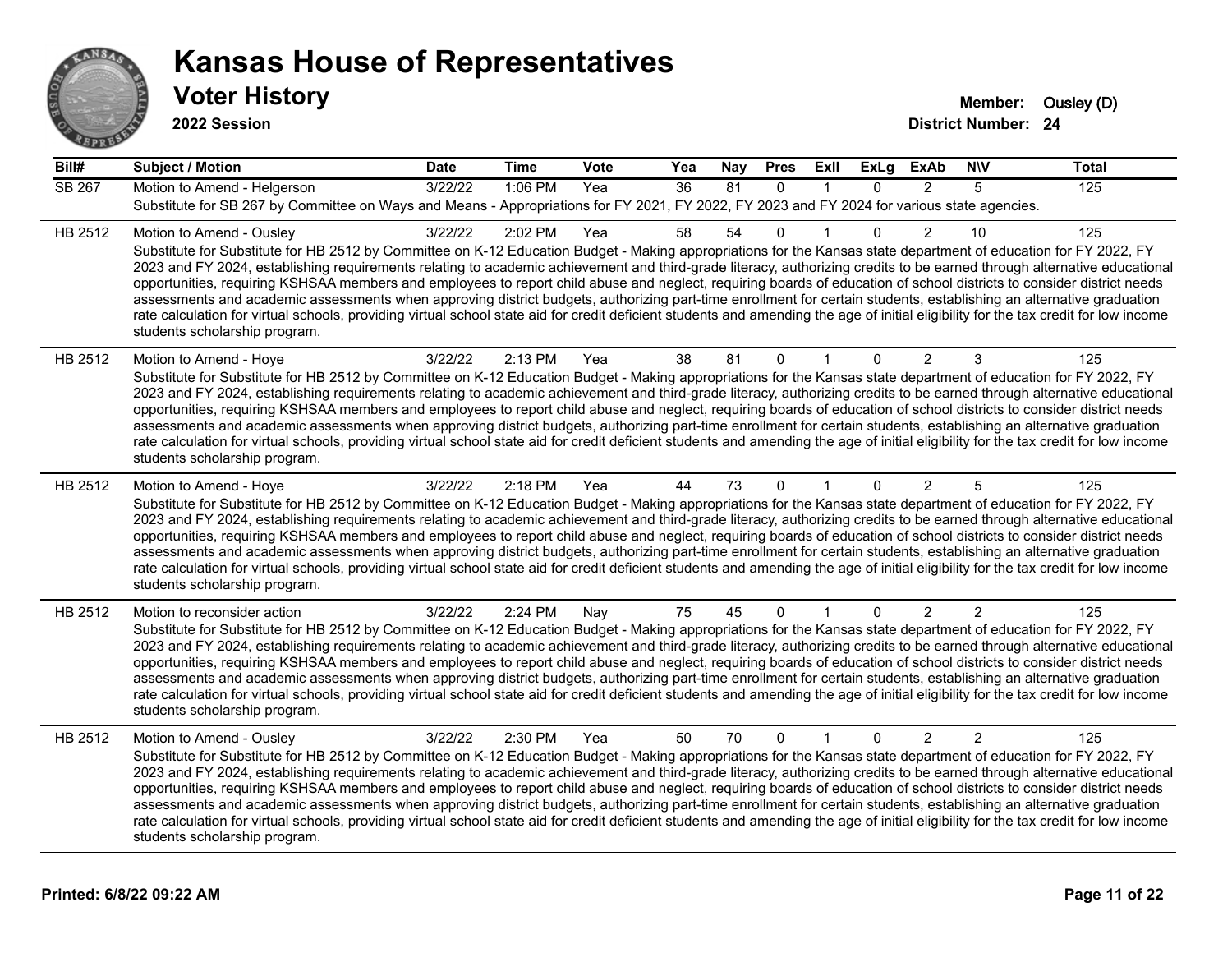

| Bill#   | Subject / Motion                                                                                                                                                                                                                                                                                                                                                                                                                                                                                                                                                                                                                                                                                                                                 | Date    | Time         | <b>Vote</b> | Yea | Nay      | <b>Pres</b>  | Exll           | <b>ExLg</b>  | <b>ExAb</b>    | <b>NIV</b>   | Total |
|---------|--------------------------------------------------------------------------------------------------------------------------------------------------------------------------------------------------------------------------------------------------------------------------------------------------------------------------------------------------------------------------------------------------------------------------------------------------------------------------------------------------------------------------------------------------------------------------------------------------------------------------------------------------------------------------------------------------------------------------------------------------|---------|--------------|-------------|-----|----------|--------------|----------------|--------------|----------------|--------------|-------|
| HB 2631 | Motion to Amend - Carmichael                                                                                                                                                                                                                                                                                                                                                                                                                                                                                                                                                                                                                                                                                                                     | 3/22/22 | 8:36 PM      | Yea         | 57  | 62       | $\Omega$     | 1              | $\Omega$     | $\overline{2}$ | 3            | 125   |
|         | Enacting the career technical education credential and transition incentive for employment success act to provide additional state aid for school districts based on<br>students obtaining a credential.                                                                                                                                                                                                                                                                                                                                                                                                                                                                                                                                         |         |              |             |     |          |              |                |              |                |              |       |
| HB 2512 | Final Action Sub Bill Amended<br>Substitute for Substitute for HB 2512 by Committee on K-12 Education Budget - Making appropriations for the Kansas state department of education for FY 2022, FY                                                                                                                                                                                                                                                                                                                                                                                                                                                                                                                                                | 3/23/22 | 10:24 AM     | Nay         | 76  | 46       | $\Omega$     | $\overline{2}$ | $\Omega$     | $\overline{1}$ | $\Omega$     | 125   |
|         | 2023 and FY 2024, establishing requirements relating to academic achievement and third-grade literacy, authorizing credits to be earned through alternative educational<br>opportunities, requiring KSHSAA members and employees to report child abuse and neglect, requiring boards of education of school districts to consider district needs<br>assessments and academic assessments when approving district budgets, authorizing part-time enrollment for certain students, establishing an alternative graduation<br>rate calculation for virtual schools, providing virtual school state aid for credit deficient students and amending the age of initial eligibility for the tax credit for low income<br>students scholarship program. |         |              |             |     |          |              |                |              |                |              |       |
| HB 2609 | <b>Final Action</b>                                                                                                                                                                                                                                                                                                                                                                                                                                                                                                                                                                                                                                                                                                                              | 3/23/22 | 10:25 AM     | Nay         | 95  | 27       | $\mathbf{0}$ | $\overline{2}$ | $\Omega$     | -1             | 0            | 125   |
|         | Allowing restricted driver's license holders to drive to and from worship services for any religious organizations at age 15.                                                                                                                                                                                                                                                                                                                                                                                                                                                                                                                                                                                                                    |         |              |             |     |          |              |                |              |                |              |       |
| HB 2615 | Final Action Sub Bill Amended                                                                                                                                                                                                                                                                                                                                                                                                                                                                                                                                                                                                                                                                                                                    | 3/23/22 | 10:27 AM     | Nav         | 63  | 59       | $\Omega$     | $\mathfrak{p}$ | $\Omega$     | $\mathbf{1}$   | $\Omega$     | 125   |
|         | Substitute for HB 2615 by Committee on K-12 Education Budget - Allowing K-12 students to transfer to and attend school in any school district in the state.                                                                                                                                                                                                                                                                                                                                                                                                                                                                                                                                                                                      |         |              |             |     |          |              |                |              |                |              |       |
| HB 2631 | <b>Final Action Amended</b>                                                                                                                                                                                                                                                                                                                                                                                                                                                                                                                                                                                                                                                                                                                      | 3/23/22 | 10:28 AM Yea |             | 122 | $\Omega$ | $\Omega$     | $\overline{2}$ | $\Omega$     |                | 0            | 125   |
|         | Enacting the career technical education credential and transition incentive for employment success act to provide additional state aid for school districts based on<br>students obtaining a credential.                                                                                                                                                                                                                                                                                                                                                                                                                                                                                                                                         |         |              |             |     |          |              |                |              |                |              |       |
| HB 2717 | <b>Final Action Amended</b>                                                                                                                                                                                                                                                                                                                                                                                                                                                                                                                                                                                                                                                                                                                      | 3/23/22 | 10:30 AM     | Nay         | 84  | 38       | $\mathbf{0}$ | $\overline{2}$ | $\Omega$     |                | 0            | 125   |
|         | Prohibiting any municipality from preventing the enforcement of federal immigration laws, requiring municipal law enforcement agencies to provide written notice to each<br>law enforcement officer of the officer's duty to cooperate with state and federal agencies in the enforcement of immigration laws and requiring any municipal<br>identification card to state on its face that it is not valid for state identification.                                                                                                                                                                                                                                                                                                             |         |              |             |     |          |              |                |              |                |              |       |
| HB 2737 | <b>Final Action Sub Bill</b>                                                                                                                                                                                                                                                                                                                                                                                                                                                                                                                                                                                                                                                                                                                     | 3/23/22 | 10:32 AM     | Nay         | 112 | 10       | $\mathbf{0}$ | $\overline{2}$ | $\Omega$     | $\mathbf 1$    | $\mathbf{0}$ | 125   |
|         | Substitute for HB 2737 by Committee on Redistricting - Proposing state representative redistricting plan free state 3f.                                                                                                                                                                                                                                                                                                                                                                                                                                                                                                                                                                                                                          |         |              |             |     |          |              |                |              |                |              |       |
| SB 161  | <b>Final Action Amended</b>                                                                                                                                                                                                                                                                                                                                                                                                                                                                                                                                                                                                                                                                                                                      | 3/23/22 | 10:34 AM     | Nay         | 75  | 47       | $\Omega$     | $\mathcal{P}$  | $\Omega$     |                | $\Omega$     | 125   |
|         | Providing for the use of personal package delivery devices on sidewalks and crosswalks, exempting such devices from motor vehicle regulation and limiting additional<br>municipal regulation.                                                                                                                                                                                                                                                                                                                                                                                                                                                                                                                                                    |         |              |             |     |          |              |                |              |                |              |       |
| SB 199  | <b>Final Action Amended</b>                                                                                                                                                                                                                                                                                                                                                                                                                                                                                                                                                                                                                                                                                                                      | 3/23/22 | 10:35 AM     | Nay         | 73  | 49       | 0            | $\overline{c}$ | $\mathbf 0$  | 1              | $\Omega$     | 125   |
|         | Providing for short-term, limited-duration health plans.                                                                                                                                                                                                                                                                                                                                                                                                                                                                                                                                                                                                                                                                                         |         |              |             |     |          |              |                |              |                |              |       |
| SB 267  | Final Action Sub Bill Amended                                                                                                                                                                                                                                                                                                                                                                                                                                                                                                                                                                                                                                                                                                                    | 3/23/22 | 10:38 AM     | Nay         | 73  | 49       | $\mathbf{0}$ | $\overline{2}$ | $\mathbf{0}$ | $\mathbf 1$    | $\mathbf{0}$ | 125   |
|         | House Substitute for Substitute for SB 267 by Committee on Appropriations - Appropriations for FY 2022, FY 2023, FY 2024, and FY 2025 for various state agencies                                                                                                                                                                                                                                                                                                                                                                                                                                                                                                                                                                                 |         |              |             |     |          |              |                |              |                |              |       |
| SB 367  | <b>Final Action</b>                                                                                                                                                                                                                                                                                                                                                                                                                                                                                                                                                                                                                                                                                                                              | 3/23/22 | 10:39 AM     | Yea         | 122 | $\Omega$ | <sup>0</sup> | 2              | $\Omega$     |                | 0            | 125   |
|         | Requiring officers to file copies of receipts with the court when property is seized under a search warrant and providing requirements and procedures for destruction or<br>disposition of dangerous drugs and return or disposition of weapons.                                                                                                                                                                                                                                                                                                                                                                                                                                                                                                 |         |              |             |     |          |              |                |              |                |              |       |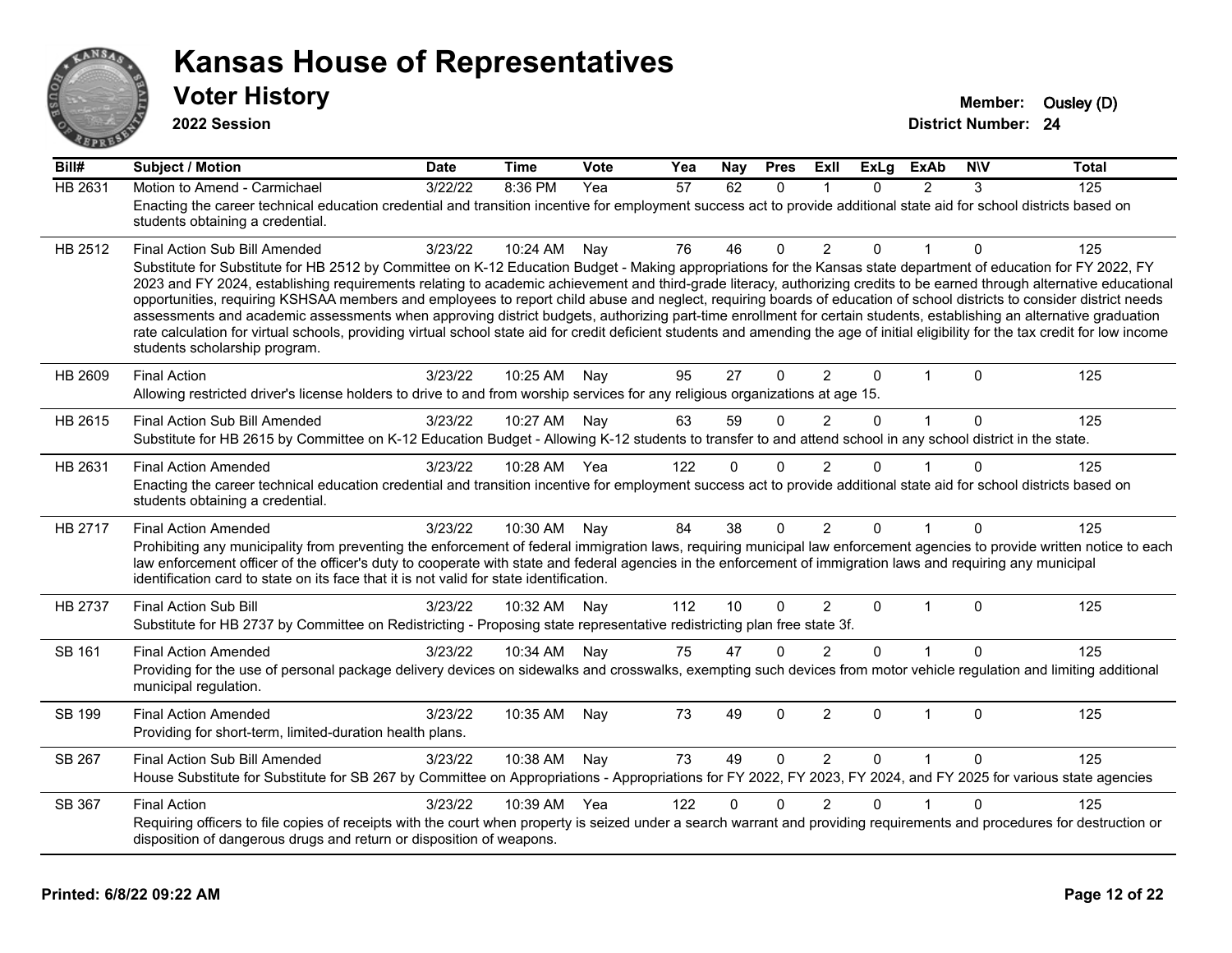

**2022 Session**

| Bill#        | <b>Subject / Motion</b>                                                                                                                                                                                                                                                                                                                                                                                                                                                                                        | <b>Date</b> | <b>Time</b>  | <b>Vote</b> | Yea | Nay      | <b>Pres</b>    | ExIl           | <b>ExLg</b>  | <b>ExAb</b>  | <b>NIV</b>   | <b>Total</b> |
|--------------|----------------------------------------------------------------------------------------------------------------------------------------------------------------------------------------------------------------------------------------------------------------------------------------------------------------------------------------------------------------------------------------------------------------------------------------------------------------------------------------------------------------|-------------|--------------|-------------|-----|----------|----------------|----------------|--------------|--------------|--------------|--------------|
| SB 493       | <b>Final Action Amended</b><br>Prohibiting cities and counties from regulating plastic and other containers designed for the consumption, transportation or protection of merchandise, food or<br>beverages.                                                                                                                                                                                                                                                                                                   | 3/23/22     | 10:40 AM     | Nay         | 74  | 48       | $\Omega$       | $\overline{2}$ | $\Omega$     |              | $\Omega$     | 125          |
| HB 2231      | Motion to Concur<br>Amending the definition of the crime of conducting a pyramid promotional scheme, providing for an exemption and defining key terms.                                                                                                                                                                                                                                                                                                                                                        | 3/23/22     | 10:43 AM     | Pres        | 118 | 3        | 1              | $\overline{2}$ | $\Omega$     |              | $\mathbf{0}$ | 125          |
| SB 506       | <b>Emergency Final Action</b><br>Providing for the north central Kansas down syndrome society distinctive license plate.                                                                                                                                                                                                                                                                                                                                                                                       | 3/23/22     | 12:48 PM     | Yea         | 117 | 5        | 0              | $\overline{2}$ | 0            |              | $\mathbf{0}$ | 125          |
| SB 434       | <b>Emergency Final Action</b><br>Creating exemptions in the open records act for records that contain captured license plate data or that pertain to the location of an automated license plate recognition<br>system.                                                                                                                                                                                                                                                                                         | 3/23/22     | 12:49 PM     | Yea         | 122 | $\Omega$ | 0              | $\overline{2}$ | $\Omega$     |              | $\Omega$     | 125          |
| HB 2340      | <b>Emergency Final Action Amended</b><br>Increasing the minimum age to 21 to purchase or possess cigarettes and tobacco products.                                                                                                                                                                                                                                                                                                                                                                              | 3/23/22     | 12:50 PM     | Yea         | 79  | 43       | $\mathbf 0$    | $\overline{2}$ | $\mathbf{0}$ | $\mathbf{1}$ | $\Omega$     | 125          |
| HB 2492      | <b>Emergency Final Action Amended</b><br>Submitting claims against the state by the joint committee on special claims against the state.                                                                                                                                                                                                                                                                                                                                                                       | 3/23/22     | 12:52 PM     | Yea         | 116 | 6        | $\mathbf 0$    | $\overline{2}$ | $\mathbf 0$  | $\mathbf{1}$ | $\mathbf{0}$ | 125          |
| <b>SB 12</b> | <b>Emergency Final Action Amended</b><br>Requiring the Kansas department for children and families to implement performance-based contracts.                                                                                                                                                                                                                                                                                                                                                                   | 3/23/22     | 12:53 PM     | Yea         | 117 | 5        | $\mathbf{0}$   | $\overline{2}$ | $\mathbf{0}$ | $\mathbf{1}$ | $\mathbf{0}$ | 125          |
| HB 2502      | <b>Emergency Final Action Amended</b><br>Authorizing retail liquor stores to sell and deliver alcoholic liquor and cereal malt beverages to a caterer, public venue, club or drinking establishment located in any<br>county.                                                                                                                                                                                                                                                                                  | 3/23/22     | 12:54 PM Yea |             | 112 | 10       | $\Omega$       | $\overline{2}$ | 0            |              | $\Omega$     | 125          |
| HB 2716      | <b>Emergency Final Action</b><br>Concerning the authorization of educational benefits for spouses and dependents of deceased, injured or disabled public safety officers and employees and certain<br>deceased, injured or disabled military personnel and prisoners of war; definitions; increasing the limitation on reimbursements to Kansas educational institutions.                                                                                                                                      | 3/23/22     | 12:55 PM     | Yea         | 122 | $\Omega$ | $\mathbf{0}$   | $\overline{2}$ | $\Omega$     |              | $\mathbf{0}$ | 125          |
| HB 2495      | <b>Emergency Final Action Amended</b><br>Prohibiting the disclosure of personal information about a person's affiliation with an entity that is exempt from federal income taxation under section 501(c) of the<br>federal internal revenue code.                                                                                                                                                                                                                                                              | 3/23/22     | 12:56 PM Yea |             | 107 | 13       | $\overline{2}$ | 2              | $\Omega$     |              | $\Omega$     | 125          |
| SB 150       | <b>Emergency Final Action Amended</b><br>Defining and prohibiting certain deceptive lawsuit advertising practices and restricting the use or disclosure of protected health information to solicit individuals for legal<br>services.                                                                                                                                                                                                                                                                          | 3/23/22     | 12:59 PM     | Nay         | 75  | 47       | $\Omega$       | $\overline{2}$ | $\Omega$     |              | $\Omega$     | 125          |
| SB 450       | <b>Emergency Final Action</b><br>Sub for SB 450 by Committee on Financial Institutions and Insurance: Eliminating the crediting to the Kansas public employees retirement fund of 80% of the proceeds<br>from the sale of surplus real estate, authorizing state educational institutions to sell and convey real property given to such state educational institutions as an<br>endowment, bequest or gift and authorizing the state board of regents to adopt policies relating to such sale and conveyance. | 3/23/22     | 1:00 PM      | Yea         | 117 | 5        | $\Omega$       | 2              | $\Omega$     |              | $\Omega$     | 125          |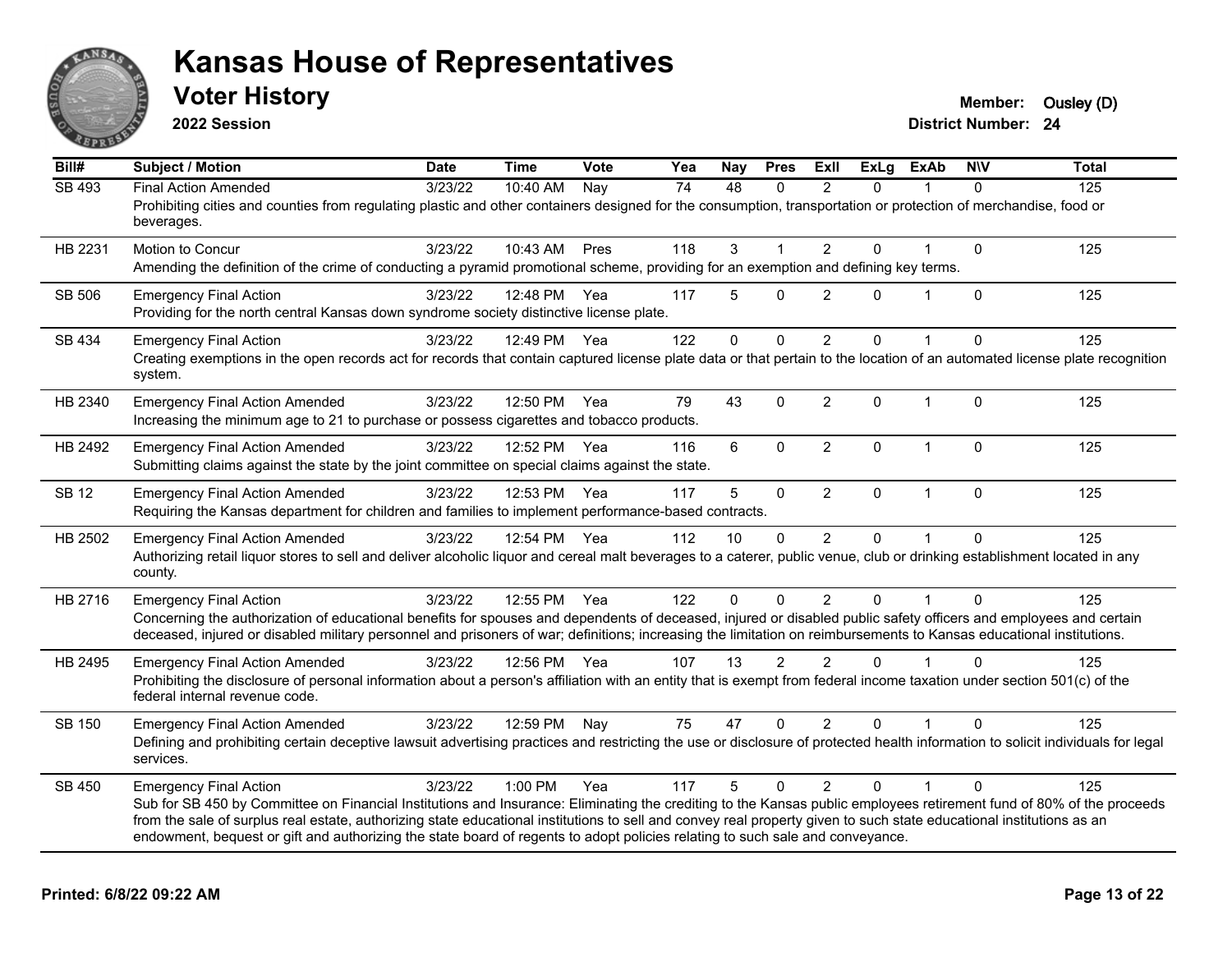

**2022 Session**

| Bill#          | <b>Subject / Motion</b>                                                                                                                                                                                                                                                                                                                                 | <b>Date</b> | <b>Time</b>  | Vote | Yea | Nay            | <b>Pres</b> | ExII           | <b>ExLg</b> | <b>ExAb</b>    | <b>NIV</b>     | <b>Total</b> |
|----------------|---------------------------------------------------------------------------------------------------------------------------------------------------------------------------------------------------------------------------------------------------------------------------------------------------------------------------------------------------------|-------------|--------------|------|-----|----------------|-------------|----------------|-------------|----------------|----------------|--------------|
| <b>HB 2504</b> | <b>Emergency Final Action Sub Bill</b><br>Substitute for HB 2504 by Committee on Transportation - Allowing the printing of the international symbol of access for disabled veteran distinctive license plates and<br>certain parking privileges for disabled veterans who meet certain physical disability definitions.                                 | 3/23/22     | 1:01 PM      | Yea  | 122 | $\Omega$       | $\Omega$    | $\mathcal{P}$  | $\Omega$    |                | $\Omega$       | 125          |
| SB 405         | <b>Emergency Final Action Amended</b><br>Authorizing the state historical society to convey certain real property to the Shawnee Tribe.                                                                                                                                                                                                                 | 3/23/22     | 1:02 PM      | Yea  | 122 | $\mathbf 0$    | $\mathbf 0$ | $\overline{2}$ | $\Omega$    | $\mathbf{1}$   | $\mathbf{0}$   | 125          |
| HB 2697        | <b>Emergency Final Action Amended</b><br>Making changes to the process for evaluating and treating people who are undergoing evaluation for competency to stand trial and allowing such evaluation and<br>treatment at various facilities.                                                                                                              | 3/23/22     | 1:02 PM      | Yea  | 122 | $\mathbf 0$    | $\mathbf 0$ | $\overline{2}$ | $\mathbf 0$ | $\mathbf{1}$   | $\mathbf 0$    | 125          |
| HB 2596        | <b>Emergency Final Action Amended</b><br>Authorizing the board of education of a school district to contract with transportation network companies to provide certain transportation services.                                                                                                                                                          | 3/23/22     | 1:03 PM      | Yea  | 122 | $\Omega$       | 0           | $\overline{2}$ | $\Omega$    | 1              | $\Omega$       | 125          |
| SB 563         | EFA Sub Bill Amended<br>Substitute for SB 563 by Committee on Redistricting - Proposing state senatorial redistricting plan liberty three.                                                                                                                                                                                                              | 3/23/22     | 1:36 PM      | Nay  | 112 | 9              | 0           | 2              | $\Omega$    | $\overline{2}$ | $\Omega$       | 125          |
| HB 2458        | Motion to Concur<br>Senate Substitute for HB 2458 by Committee on Transportation - Limiting the liability of optometrists and ophthalmologists who report information to the division of<br>vehicles relating to a person's vision.                                                                                                                     | 3/29/22     | 10:43 AM     | Yea  | 121 | $\Omega$       | $\Omega$    | $\overline{2}$ | $\Omega$    | 2              | $\Omega$       | 125          |
| HB 2228        | Motion to Concur<br>Requiring law enforcement agencies to adopt a policy regarding submission of sexual assault evidence kits and allowing evidence collection at child advocacy centers<br>or other facilities.                                                                                                                                        | 3/29/22     | 10:46 AM Yea |      | 121 | $\Omega$       | 0           | 2              | $\Omega$    | $\overline{2}$ | $\Omega$       | 125          |
| HB 2075        | Mot to Concur in Conference<br>Allowing venue for an adoption when the state is the agency to be where the state agency or its subcontracting agency has an office.                                                                                                                                                                                     | 3/29/22     | 10:49 AM     | Yea  | 121 | $\Omega$       | 0           | $\overline{2}$ | $\Omega$    | $\overline{2}$ | $\Omega$       | 125          |
| HB 2537        | Mot to Concur in Conference<br>Requiring the insurance department to hold a hearing in cases involving an order under the Kansas administrative procedure act.                                                                                                                                                                                          | 3/29/22     | 10:51 AM     | Yea  | 121 | $\Omega$       | $\Omega$    | $\mathfrak{p}$ | $\Omega$    | $\overline{2}$ | $\Omega$       | 125          |
| HB 2605        | Motion to Concur<br>Increasing the rural population requirement maximum for the veterinary training program for rural Kansas and creating a food animal percentage requirement that may<br>be fulfilled in lieu thereof.                                                                                                                                | 3/29/22     | 10:54 AM Yea |      | 119 | $\overline{2}$ | $\Omega$    | $\overline{2}$ | 0           | $\overline{2}$ | $\Omega$       | 125          |
| HB 2607        | Mot to Concur in Conference<br>Clarifying the time limitations for habeas corpus claims, requiring earlier notice of anticipated release from custody of a person who may be a sexually violent predator to<br>the attorney general and a multidisciplinary team and specifying where such person will be detained during civil commitment proceedings. | 3/30/22     | 11:33 AM     | Yea  | 123 | $\mathbf 0$    | 0           |                | $\Omega$    | $\Omega$       | $\overline{1}$ | 125          |
| HB 2564        | Mot to Concur in Conference<br>Updating the version of risk-based capital instructions in effect.                                                                                                                                                                                                                                                       | 3/30/22     | 11:35 AM     | Yea  | 123 | $\Omega$       | $\Omega$    |                | $\Omega$    | $\Omega$       | $\mathbf{1}$   | 125          |
| HB 2386        | Motion to Concur<br>Establishing requirements for the payment and reimbursement of dental services by a dental benefit plan.                                                                                                                                                                                                                            | 3/30/22     | 11:38 AM     | Yea  | 120 | 3              | 0           | $\mathbf{1}$   | 0           | 0              | $\mathbf{1}$   | 125          |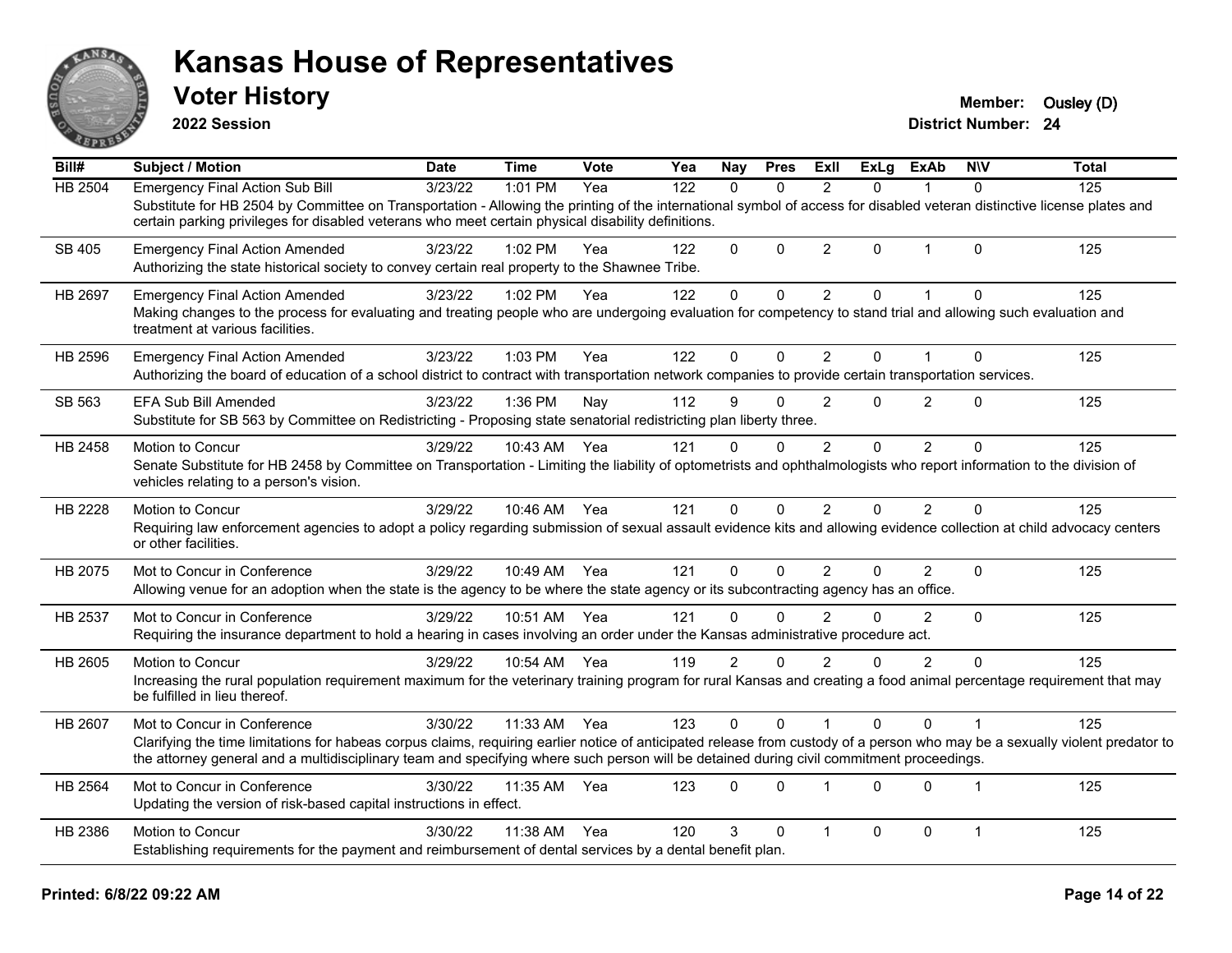

**2022 Session**

**Voter History Member:** Ousley (D)

| Bill#   | <b>Subject / Motion</b>                                                                                                                                                                                                                                                                                                                                                                                                                                                                                                                                                                                                 | <b>Date</b> | <b>Time</b>  | <b>Vote</b> | Yea | Nay      | <b>Pres</b> | ExII           | <b>ExLg</b>    | <b>ExAb</b>    | <b>NIV</b>     | <b>Total</b> |
|---------|-------------------------------------------------------------------------------------------------------------------------------------------------------------------------------------------------------------------------------------------------------------------------------------------------------------------------------------------------------------------------------------------------------------------------------------------------------------------------------------------------------------------------------------------------------------------------------------------------------------------------|-------------|--------------|-------------|-----|----------|-------------|----------------|----------------|----------------|----------------|--------------|
| SB 62   | Motion to adopt CCR<br>Amending the standards for school-administered vision screenings for students, establishing the Kansas children's vision health and school readiness commission and<br>relating to the powers and duties of the Kansas commission for the deaf and hard of hearing with regard to registration of interpreters, communication access services<br>guidelines and adoption of rules and regulations.                                                                                                                                                                                               | 3/30/22     | 11:40 AM     | Yea         | 121 | 3        | $\Omega$    |                | 0              | 0              | $\Omega$       | 125          |
| SB 84   | EFA Sub Bill Amended<br>House Substitute for Substitute for SB 84 by Committee on Federal and State Affairs - Authorizing sports wagering under the Kansas expanded lottery act.                                                                                                                                                                                                                                                                                                                                                                                                                                        | 3/30/22     | 12:45 PM Yea |             | 88  | 36       | $\mathbf 0$ |                | 0              | $\Omega$       | 0              | 125          |
| SB 563  | Motion to adopt CCR<br>Substitute for SB 563 by Committee on Redistricting - Proposing state senatorial redistricting plan liberty three.                                                                                                                                                                                                                                                                                                                                                                                                                                                                               | 3/30/22     | 5:56 PM      | Nay         | 83  | 40       | $\Omega$    |                | U              |                | 0              | 125          |
| HB 2476 | Motion to adopt CCR<br>Providing for the silver star medal, bronze star medal, city of Hutchinson and daughters of the American revolution distinctive license plates and four distinctive license<br>plates for the Kansas department of wildlife and parks; authorizing the printing of the international symbol of access for disabled veteran distinctive license plates and<br>parking privileges for certain physically disabled veterans; allowing veteran distinctive license plate applicants to provide a DD214 form, DD form 2 (Retired) or a Kansas<br>veteran driver's license as proof of veteran status. | 3/31/22     | 10:57 AM     | Yea         | 115 | 5        | 0           | $\overline{2}$ | $\overline{2}$ |                | 0              | 125          |
| HB 2478 | Motion to adopt CCR<br>Designating a portion of United States highway 166 as the SGT Evan S Parker memorial highway, a portion of U.S. highway 56 as the PFC Shane Austin memorial<br>highway, a portion of United States highway 69 as the Senator Tom R Van Sickle memorial highway, a certain bridge on K-126 as the Dennis Crain memorial bridge, a<br>portion of United States highway 69 as the AMM2c Walter Scott Brown memorial highway and bridges on K-66 highway as veterans memorial bridge.                                                                                                                | 3/31/22     | 10:59 AM Yea |             | 120 | $\Omega$ | $\Omega$    | $\overline{2}$ | $\mathcal{P}$  |                | $\Omega$       | 125          |
| HB 2595 | Motion to adopt CCR<br>Making certain antique vehicle titling procedures applicable to vehicles having a model year 60 years old or older.                                                                                                                                                                                                                                                                                                                                                                                                                                                                              | 3/31/22     | 11:00 AM     | Yea         | 119 |          | $\Omega$    | $\mathfrak{p}$ | $\overline{2}$ | -1             | 0              | 125          |
| HB 2448 | Motion to adopt CCR<br>Senate Substitute for HB 2448 by Committee on Public Health and Welfare - Requiring able-bodied adults without dependents to complete an employment and training<br>program in order to receive food assistance.                                                                                                                                                                                                                                                                                                                                                                                 | 3/31/22     | 2:55 PM      | Nay         | 70  | 46       | $\Omega$    | 5              | $\Omega$       | $\overline{2}$ | $\overline{2}$ | 125          |
| SB 446  | Motion to adopt CCR<br>Allowing restricted driver's license holders beginning at age 15 to drive to and from religious activities held by any religious organization and providing for the electronic<br>renewal of nondriver's identification card.                                                                                                                                                                                                                                                                                                                                                                    | 3/31/22     | 3:01 PM      | Nay         | 87  | 30       | $\mathbf 0$ | 5              | $\Omega$       | $\overline{2}$ | 1              | 125          |
| SB 215  | Motion to adopt CCR<br>Transferring the authority for postsecondary driver's education programs and driver training schools to the department of revenue and authorizing the board of education<br>of a school district to contract with transportation network companies to provide certain transportation services.                                                                                                                                                                                                                                                                                                   | 3/31/22     | 3:04 PM      | Yea         | 117 | $\Omega$ | $\Omega$    | 5              | $\Omega$       | 2              | $\mathbf{1}$   | 125          |
| HB 2005 | Motion to adopt CCR<br>Excluding hot water supply boilers that have a nominal water capacity not exceeding 120 gallons from the provisions of the boiler safety act; creating the elevator safety<br>act to require safety standards, permit requirements, and insurance coverage for elevator contractors; requiring inspections of elevators and licensure for persons<br>installing, repairing and inspecting elevators; creating an elevator safety advisory board; establishing duties for the state fire marshal.                                                                                                 | 3/31/22     | 3:11 PM      | Yea         | 73  | 45       | $\Omega$    | 5              | $\Omega$       | $\mathcal{P}$  | $\Omega$       | 125          |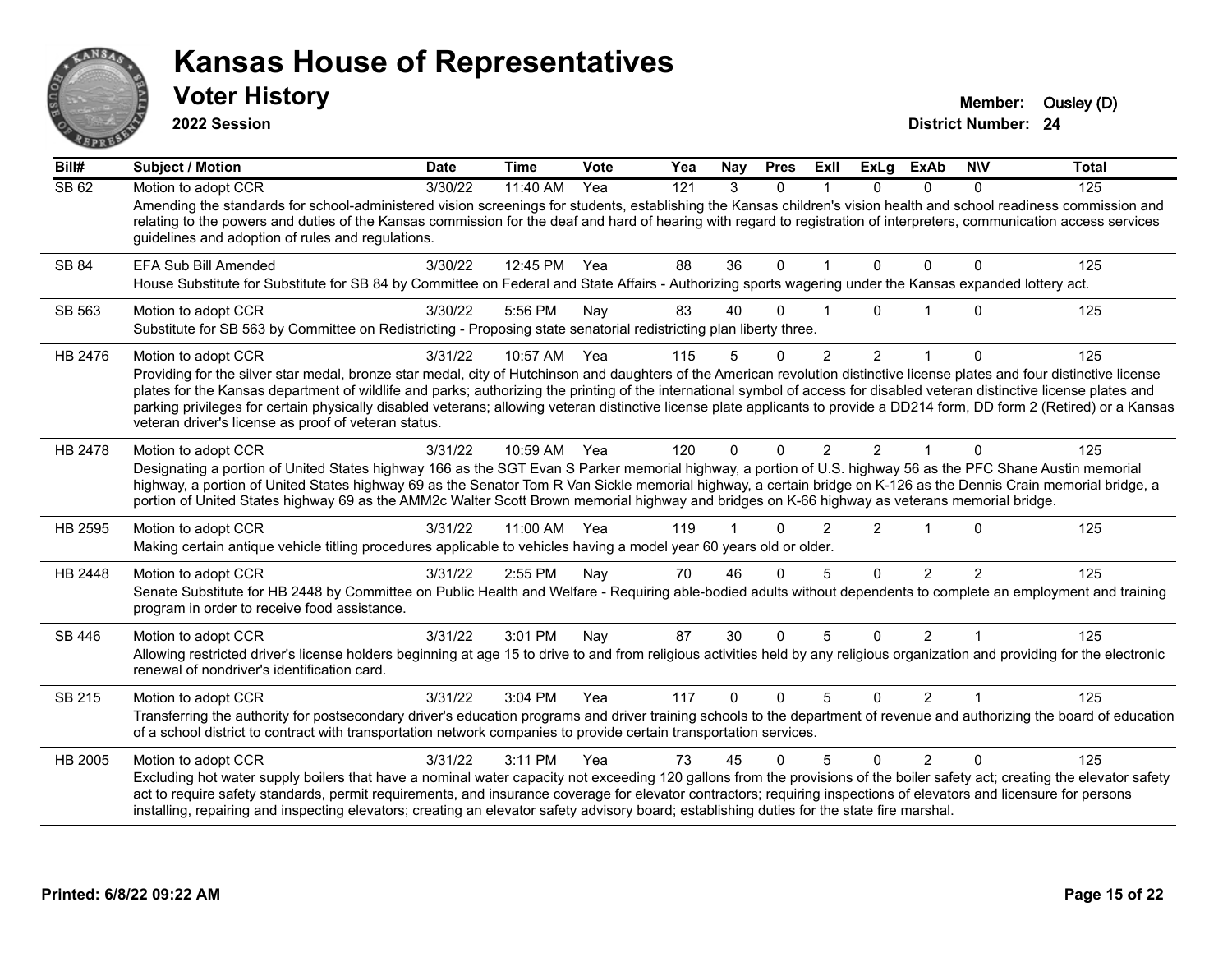

| Bill#            | <b>Subject / Motion</b>                                                                                                                                                                                                                                                                                                                                                                                                                                                                                                                                                                                                                                                                                                                                                                                                                                                                                                                                                                                                                                                                                                   | <b>Date</b> | <b>Time</b> | Vote | Yea | <b>Nay</b>     | <b>Pres</b>  | ExII | <b>ExLg</b> | <b>ExAb</b>    | <b>NIV</b>   | <b>Total</b> |
|------------------|---------------------------------------------------------------------------------------------------------------------------------------------------------------------------------------------------------------------------------------------------------------------------------------------------------------------------------------------------------------------------------------------------------------------------------------------------------------------------------------------------------------------------------------------------------------------------------------------------------------------------------------------------------------------------------------------------------------------------------------------------------------------------------------------------------------------------------------------------------------------------------------------------------------------------------------------------------------------------------------------------------------------------------------------------------------------------------------------------------------------------|-------------|-------------|------|-----|----------------|--------------|------|-------------|----------------|--------------|--------------|
| $\overline{SB2}$ | Motion to adopt CCR                                                                                                                                                                                                                                                                                                                                                                                                                                                                                                                                                                                                                                                                                                                                                                                                                                                                                                                                                                                                                                                                                                       | 3/31/22     | 4:51 PM     | Yea  | 86  | 31             | 0            | 5    | 0           | 3              | $\Omega$     | 125          |
|                  | Allowing consumption of beer, wine or other alcoholic liquor on the Kansas state fairgrounds; increasing the number of temporary permits an applicant may receive from<br>four to 12 permits per year; limiting what cities, counties or townships may charge for a temporary permit to not more than \$25 per day; crediting a portion of moneys<br>collected from the liquor drink tax and the liquor enforcement tax to the state fair capital improvements fund; requiring that licensed farm wineries be issued a cereal<br>malt beverage retailer license if the statutory requirements for such retailer license are satisfied; authorizing retail liquor stores to sell and deliver alcoholic liquor and<br>cereal malt beverages to a caterer, public venue, club or drinking establishment located in any adjacent county any county with a comer located within two miles<br>measured along the adjacent county boundary; Increasing the percentage of alcohol by volume allowed to not more than 16% for domestic table wine and the domestic<br>fortified wine threshold to more than 16% alcohol by volume. |             |             |      |     |                |              |      |             |                |              |              |
| HB 2087          | Motion to adopt CCR<br>Limiting the review of certain rules and regulations by the director of the budget and requiring review of rules and regulations every five years.                                                                                                                                                                                                                                                                                                                                                                                                                                                                                                                                                                                                                                                                                                                                                                                                                                                                                                                                                 | 3/31/22     | 4:54 PM     | Nay  | 105 | 12             | $\mathbf 0$  | 5    | 0           | 3              | $\mathbf 0$  | 125          |
|                  |                                                                                                                                                                                                                                                                                                                                                                                                                                                                                                                                                                                                                                                                                                                                                                                                                                                                                                                                                                                                                                                                                                                           |             |             |      |     |                |              |      |             |                |              |              |
| HB 2559          | Motion to adopt CCR                                                                                                                                                                                                                                                                                                                                                                                                                                                                                                                                                                                                                                                                                                                                                                                                                                                                                                                                                                                                                                                                                                       | 3/31/22     | 4:58 PM     | Yea  | 102 | 15             | $\mathbf 0$  | 5    | 0           | 3              | $\mathbf{0}$ | 125          |
| HB 2489          | Mot to Concur in Conference                                                                                                                                                                                                                                                                                                                                                                                                                                                                                                                                                                                                                                                                                                                                                                                                                                                                                                                                                                                                                                                                                               | 3/31/22     | 5:01 PM     | Yea  | 117 | $\Omega$       | $\mathbf{0}$ | 5    | $\Omega$    | 3              | $\Omega$     | 125          |
|                  | Amending provisions of the technology-enabled fiduciary financial institutions act relating to out-of-state financial institutions, banks and trust companies conducting<br>fidfin transactions, fees and assessments, examinations, disclosures to consumers and requiring such institutions to be mandatory reporters for purposes of elder<br>abuse.                                                                                                                                                                                                                                                                                                                                                                                                                                                                                                                                                                                                                                                                                                                                                                   |             |             |      |     |                |              |      |             |                |              |              |
| SB 91            | Motion to adopt CCR<br>House Substitute for SB 91 by Committee on Commerce, Labor and Economic Development - Providing liability protection for businesses, municipalities and<br>educational institutions that participate in high school work-based learning programs and providing that schools are responsible for injuries to students participating in<br>such programs                                                                                                                                                                                                                                                                                                                                                                                                                                                                                                                                                                                                                                                                                                                                             | 3/31/22     | 9:05 PM     | Yea  | 116 | 0              | $\Omega$     | 5    | 0           |                | $\Omega$     | 125          |
| SB 421           | Motion to adopt CCR                                                                                                                                                                                                                                                                                                                                                                                                                                                                                                                                                                                                                                                                                                                                                                                                                                                                                                                                                                                                                                                                                                       | 3/31/22     | $9:10$ PM   | Yea  | 106 | 10             | $\mathbf{0}$ | 5    | 0           | 4              | $\Omega$     | 125          |
|                  | Transferring \$1,000,000,000 from the state general fund to the Kansas public employees retirement fund during fiscal year 2022 and eliminating certain level-dollar<br>KPERS employer contribution payments.                                                                                                                                                                                                                                                                                                                                                                                                                                                                                                                                                                                                                                                                                                                                                                                                                                                                                                             |             |             |      |     |                |              |      |             |                |              |              |
| <b>SB 408</b>    | Motion to adopt CCR                                                                                                                                                                                                                                                                                                                                                                                                                                                                                                                                                                                                                                                                                                                                                                                                                                                                                                                                                                                                                                                                                                       | 3/31/22     | 9:15 PM     | Yea  | 114 | $\overline{2}$ | $\mathbf{0}$ | 5    | $\Omega$    | 4              | $\Omega$     | 125          |
|                  | Increasing the criminal penalties for multiple thefts of mail; specifying that the crime of burglary includes, without authority, entering into or remaining within any locked<br>or secured portion of any dwelling, building or other structure, with intent to commit another crime therein; providing guidance to determine how offenders under the<br>supervision of two or more supervision agencies can have supervision consolidated into one agency; requiring an offender who raises error in such offender's criminal<br>history calculation for the first time on appeal to show prejudicial error and authorizing the court to correct an illegal sentence while a direct appeal is pending; and<br>transferring the responsibility to certify drug abuse treatment providers that participate in the certified drug abuse treatment program from the department of corrections<br>to the Kansas sentencing commission.                                                                                                                                                                                      |             |             |      |     |                |              |      |             |                |              |              |
| SB 366           | Motion to adopt CCR                                                                                                                                                                                                                                                                                                                                                                                                                                                                                                                                                                                                                                                                                                                                                                                                                                                                                                                                                                                                                                                                                                       | 3/31/22     | 9:20 PM     | Yea  | 116 | $\Omega$       | $\Omega$     | 5    | $\Omega$    | 4              | $\Omega$     | 125          |
|                  | Specifying that the crime of burglary includes, without authority, entering into or remaining within any locked or secured portion of any dwelling, building or other<br>structure, with intent to commit another crime therein.                                                                                                                                                                                                                                                                                                                                                                                                                                                                                                                                                                                                                                                                                                                                                                                                                                                                                          |             |             |      |     |                |              |      |             |                |              |              |
| HB 2456          | Motion to adopt CCR                                                                                                                                                                                                                                                                                                                                                                                                                                                                                                                                                                                                                                                                                                                                                                                                                                                                                                                                                                                                                                                                                                       | 3/31/22     | 11:22 PM    | Nay  | 93  | 20             | $\Omega$     | 5    | 0           | $\overline{7}$ | $\mathbf 0$  | 125          |
|                  | Establishing the Kansas kids lifetime combination hunting and fishing license.                                                                                                                                                                                                                                                                                                                                                                                                                                                                                                                                                                                                                                                                                                                                                                                                                                                                                                                                                                                                                                            |             |             |      |     |                |              |      |             |                |              |              |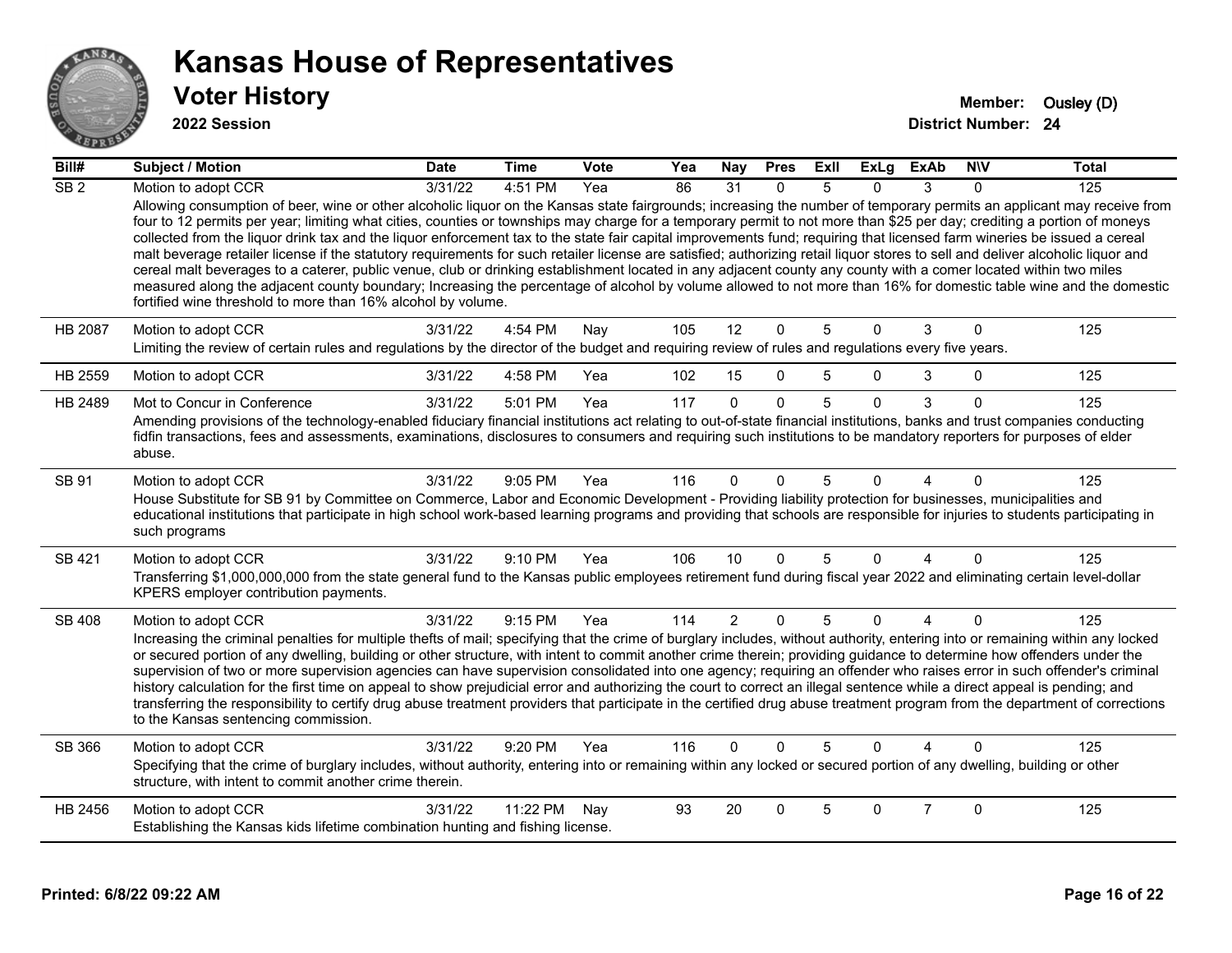

**2022 Session**

**District Number: 24 Voter History Member:** Ousley (D)

**Bill# Subject / Motion Date Time Vote Yea Nay Pres Exll ExLg ExAb N\V Total** HB 2703 Motion to adopt CCR 3/31/22 11:25 PM Yea 110 3 0 5 0 7 0 125 Changing law relating to employment including employment security law provisions regarding the employment security fund status and employer contribution rates and the definition of employment to conform with federal law, making revisions to the department of labor's my reemployment plan program and enacting the Kansas targeted employment act to facilitate employment of persons with developmental disabilities through a tax credit incentive for employers. 0 Motion to Adjourn - Helgerson 3/31/22 11:32 PM Yea 29 77 0 5 0 7 7 125 SB 200 Motion to adopt CCR 4/1/22 11:16 AM Nay 112 2 0 7 0 2 2 125 Expanding the pharmacist scope of practice to include initiation of therapy for certain conditions, updating provisions of the prescription monitoring program act relating to program data, storage and access and increasing the membership of the advisory committee. SB 343 Motion to adopt CCR 4/1/22 11:19 AM Yea 115 0 0 7 0 2 1 125 Providing considerations for in family law, adoption, foster care, guardianship and child in need of care proceedings for parents or prospective parents who are blind and updating the term "hearing impaired" to "hard of hearing" in statutes related to persons with hearing loss. SB 453 Motion to adopt CCR 4/1/22 11:22 AM Yea 116 0 0 7 0 2 0 125 Requiring unlicensed employees in adult care homes to complete certain training requirements, reinstating the social worker applicant option for board-approved postgraduate supervised experience, allowing master's and clinical level licensees to take the baccalaureate addiction counselor test and requiring the behavioral sciences regulatory board to accept a master of social work degree from Fort Hays state university as from an accredited college or university. SB 286 Motion to Adopt CCR 4/1/22 12:44 PM Nay 64 51 1 7 0 2 0 125 House Substitute for Substitute for SB 286 by Committee on Judiciary - Continuing the governmental response to the COVID-19 pandemic in Kansas by extending the expanded use of telemedicine, the suspension of certain requirements related to medical care facilities and immunity from civil liability for certain healthcare providers, certain persons conducting business in this state and covered facilities for COVID-19 claims until January 20, 2023, creating the crime of interference with the conduct of a hospital and increasing the criminal penalties for battery of a healthcare provider. SB 267 Motion to adopt CCR 4/1/22 4:05 PM Yea 104 12 0 7 0 2 0 125 House Substitute for Substitute for SB 267 by Committee on Appropriations - Appropriations for FY 2022, FY 2023, FY 2024, FY 2025, FY26 and FY27 for various state agencies. HB 2279 Mot to Concur in Conference  $\frac{4}{1/22}$  5:21 PM Yea 80 34 0 7 0 4 0 125 Senate substitute for HB 2279 by committee on public health and welfare - Amending the advanced practice registered nurse authorized scope of practice to permit the prescribing of drugs without a supervising physician. HB 2109 Motion to adopt CCR 4/1/22 6:18 PM Yea 92 20 1 7 0 5 0 125 Prohibiting the disclosure of personal information about a person's affiliation with an entity that is exempt from federal income taxation under section 501(c) of the federal internal revenue code and continuing in existence certain exceptions to the disclosure of public records under the open records act.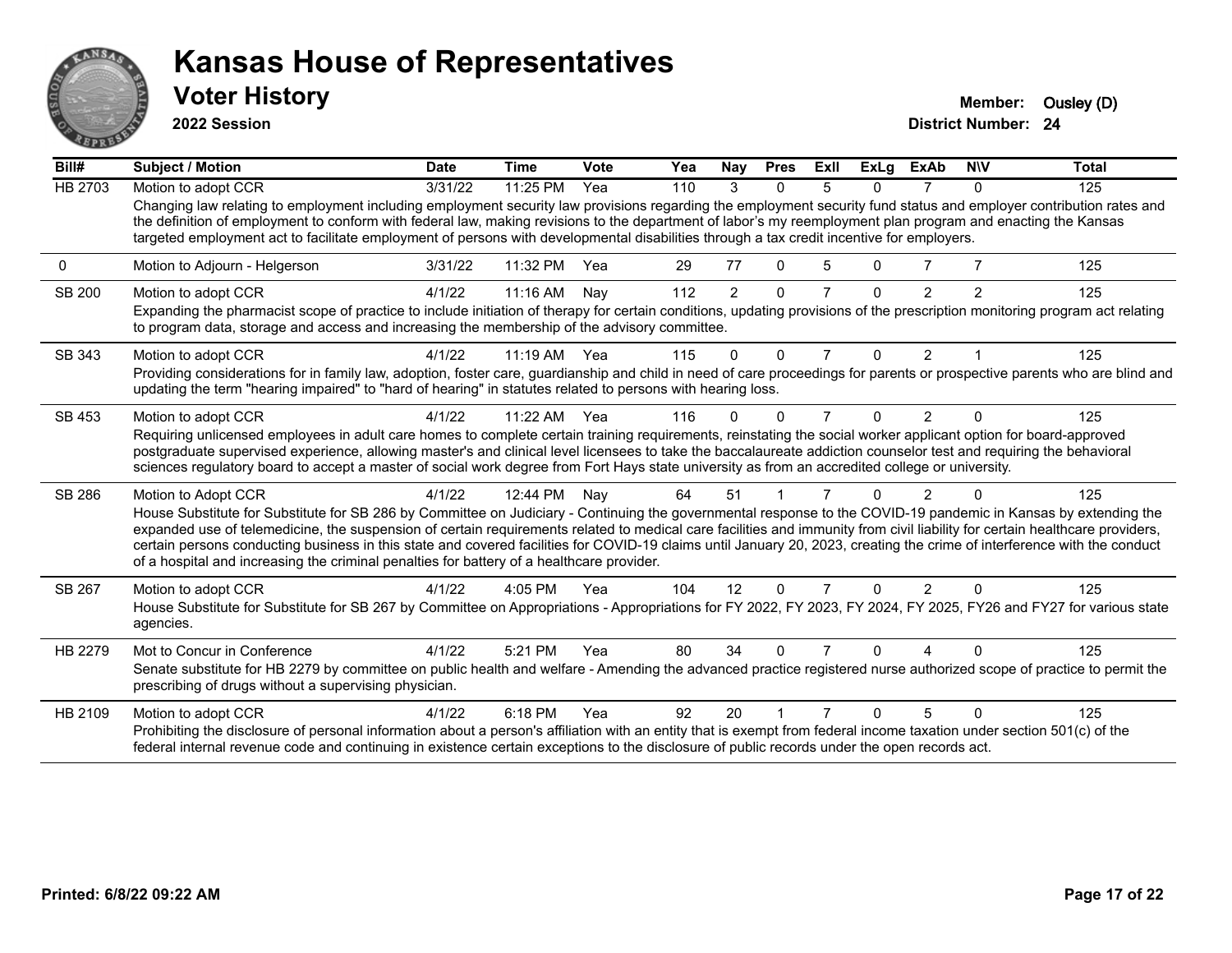

| Bill#          | Subject / Motion                                                                                                                                                                                                                                                                                                                                                                                                                                                                                                                                                                                                                                                                                                                                                                                                                                                                                                                                                                                                                                                                                                                                                               | <b>Date</b> | <b>Time</b> | Vote | Yea | <b>Nay</b> | <b>Pres</b> | ExII | ExLg | <b>ExAb</b> | <b>NIV</b> | <b>Total</b> |
|----------------|--------------------------------------------------------------------------------------------------------------------------------------------------------------------------------------------------------------------------------------------------------------------------------------------------------------------------------------------------------------------------------------------------------------------------------------------------------------------------------------------------------------------------------------------------------------------------------------------------------------------------------------------------------------------------------------------------------------------------------------------------------------------------------------------------------------------------------------------------------------------------------------------------------------------------------------------------------------------------------------------------------------------------------------------------------------------------------------------------------------------------------------------------------------------------------|-------------|-------------|------|-----|------------|-------------|------|------|-------------|------------|--------------|
| <b>HB 2299</b> | Motion to adopt CCR                                                                                                                                                                                                                                                                                                                                                                                                                                                                                                                                                                                                                                                                                                                                                                                                                                                                                                                                                                                                                                                                                                                                                            | 4/1/22      | 6:23 PM     | Yea  | 110 | 3          | $\Omega$    |      | 0    | 5           | $\Omega$   | 125          |
|                | Requiring retention of fingerprints by the Kansas bureau of investigation for participation in the federal rap back program; imposing restrictions on surveillance by certain<br>employees of the Kansas department of wildlife and parks on private property; expanding the jurisdiction and powers of law enforcement officers to include situations<br>when an activity is observed leading the officer to reasonably suspect a person is committing, has committed or is about to commit a crime and reasonably believe that<br>a person is in imminent danger of death or bodily injury without immediate action; allowing a search warrant to be executed within 240 hours from the time of issuance;<br>and directing the Kansas department for children and families to share certain information with investigating law enforcement agencies.                                                                                                                                                                                                                                                                                                                         |             |             |      |     |            |             |      |      |             |            |              |
| HB 2508        | Motion to adopt CCR                                                                                                                                                                                                                                                                                                                                                                                                                                                                                                                                                                                                                                                                                                                                                                                                                                                                                                                                                                                                                                                                                                                                                            | 4/1/22      | 6:28 PM     | Yea  | 113 |            |             |      |      |             |            | 125          |
|                | Modifying the definition of possession in the Kansas criminal code, modifying the elements of and making changes to the criminal penalties of abuse of a child, requiring<br>a forfeiture of an appearance bond to be set aside in certain circumstances, permitting testimony to be presented using a two-way electronic audio-video communication<br>device during a preliminary hearing, making changes to the process for evaluating and treating people who are undergoing evaluation for competency to stand trial and<br>allowing mobile competency evaluations.                                                                                                                                                                                                                                                                                                                                                                                                                                                                                                                                                                                                        |             |             |      |     |            |             |      |      |             |            |              |
| HB 2377        | Motion to adopt CCR                                                                                                                                                                                                                                                                                                                                                                                                                                                                                                                                                                                                                                                                                                                                                                                                                                                                                                                                                                                                                                                                                                                                                            | 4/1/22      | 6:34 PM     | Yea  | 101 | 12         | $\Omega$    |      | 0    | 5           |            | 125          |
|                | Revising laws relating to operating an aircraft under the influence, including prescribing criminal and administrative penalties and providing for testing of blood, breath,<br>urine or other bodily substances, and preliminary screening tests of breath or oral fluid; authorizing reinstatement of a driver's license for certain persons with an ignition<br>interlock device restriction; requiring persons with an ignition interlock device restriction to complete the ignition interlock device program before driving privileges are<br>fully reinstated; providing for reduced ignition interlock device program costs for certain persons; providing that the highway patrol has oversight of state certification of<br>ignition interlock manufacturers and their service providers; modifying the criminal penalties for driving a commercial motor vehicle under the influence and driving under<br>the influence; increasing the period of disqualification for certain offenses committed by a person with commercial driving privileges; and prohibiting prosecuting<br>attorneys from concealing certain traffic violations from the CDLIS driver report. |             |             |      |     |            |             |      |      |             |            |              |
| HB 2361        | Motion to adopt CCR                                                                                                                                                                                                                                                                                                                                                                                                                                                                                                                                                                                                                                                                                                                                                                                                                                                                                                                                                                                                                                                                                                                                                            | 4/1/22      | 6:39 PM     | Yea  | 113 | U          | U           |      | U    | 5           |            | 125          |
|                | Senate Substitute for HB 2361 by Committee on Judiciary - Removing the requirement that all district court judges in Douglas county serve on the board of trustees of<br>the law library, authorizing the supreme court to adopt rules establishing specialty court programs, creating the specialty court funding advisory committee and the<br>specialty court resources fund, authorizing courts to order defendants to participate in specialty court programs and allowing expungement of certain convictions when<br>defendants complete the requirements of such programs.                                                                                                                                                                                                                                                                                                                                                                                                                                                                                                                                                                                              |             |             |      |     |            |             |      |      |             |            |              |
| <b>SB 58</b>   | Motion to adopt CCR                                                                                                                                                                                                                                                                                                                                                                                                                                                                                                                                                                                                                                                                                                                                                                                                                                                                                                                                                                                                                                                                                                                                                            | 4/1/22      | 6:57 PM     | Nay  | 67  | 46         | O           |      | 0    | 5           | $\Omega$   | 125          |
|                | Establishing the parents' bill of rights for parents of students attending elementary or secondary school in this state.                                                                                                                                                                                                                                                                                                                                                                                                                                                                                                                                                                                                                                                                                                                                                                                                                                                                                                                                                                                                                                                       |             |             |      |     |            |             |      |      |             |            |              |
| SB 160         | Motion to adopt CCR                                                                                                                                                                                                                                                                                                                                                                                                                                                                                                                                                                                                                                                                                                                                                                                                                                                                                                                                                                                                                                                                                                                                                            | 4/1/22      | 8:00 PM     | Nay  | 74  | 39         | O           |      | 0    | 5           | $\Omega$   | 125          |
|                | Enacting the fairness in women's sports act to require that student athletic teams only include members who are of the same biological sex unless designated as coed.                                                                                                                                                                                                                                                                                                                                                                                                                                                                                                                                                                                                                                                                                                                                                                                                                                                                                                                                                                                                          |             |             |      |     |            |             |      |      |             |            |              |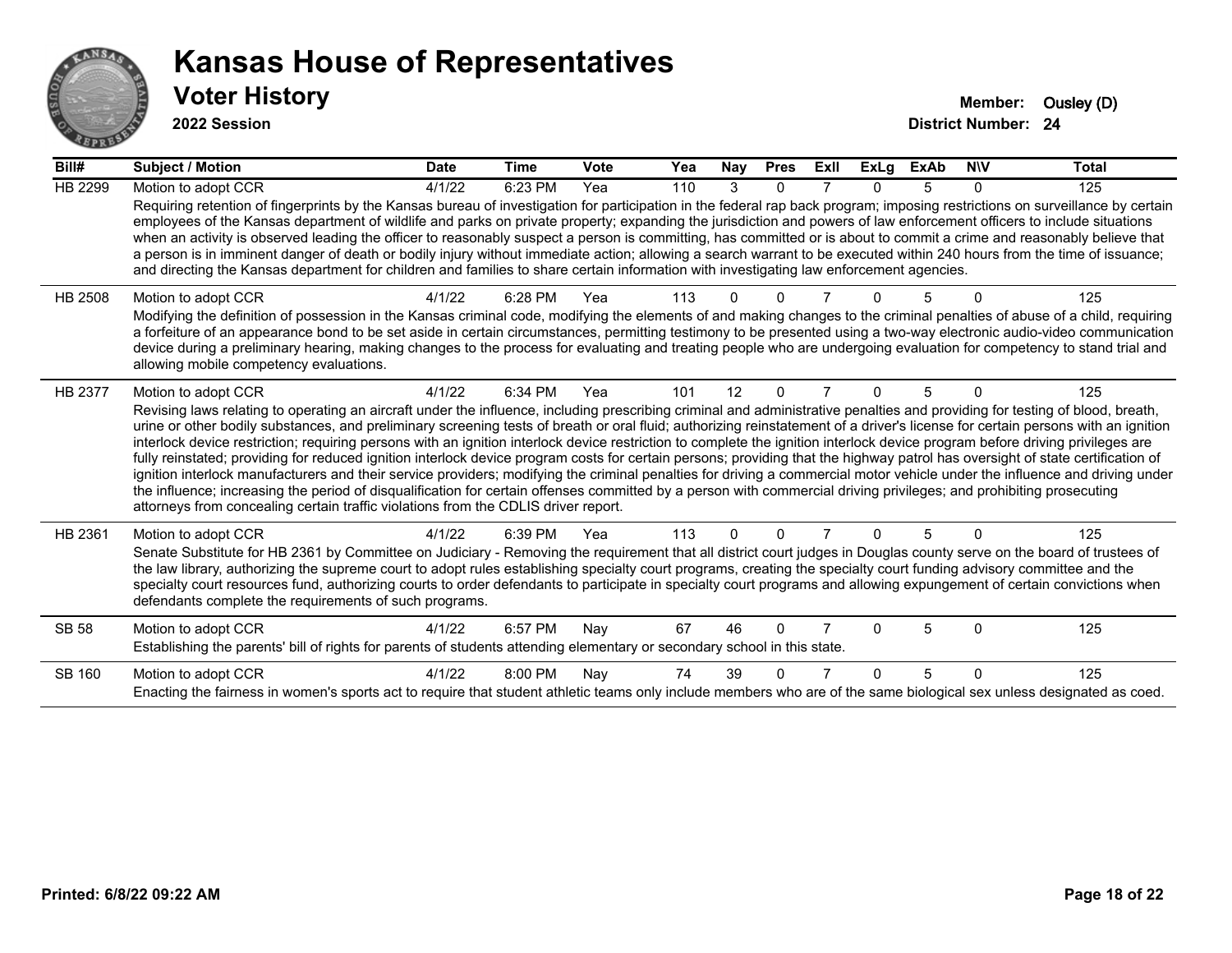

#### **Voter History Member:** Ousley (D) **Kansas House of Representatives**

| Bill#           | Subject / Motion                                                                                                                                                                                                                                                                                                                                                                                                                                                                                                                                                                                                                                                                                                                                                                                                                                                                                                                                                                                                                                                                                                                                                                                                                                                                                                                                                                                                                                                                                                                                                                                                                                                                                                                                                                                                                                                                                                                                                                                                                                                                                                                                                                                                                                                                                                                                                                                                                                                                                                                                                                                                                                                                                                                                                                                                                                                                                                                                                                                                                                                                                                                                                            | <b>Date</b>         | Time         | Vote | Yea | Nay         | <b>Pres</b> | ExII           |              | ExLg ExAb      | <b>NIV</b>     | Total |
|-----------------|-----------------------------------------------------------------------------------------------------------------------------------------------------------------------------------------------------------------------------------------------------------------------------------------------------------------------------------------------------------------------------------------------------------------------------------------------------------------------------------------------------------------------------------------------------------------------------------------------------------------------------------------------------------------------------------------------------------------------------------------------------------------------------------------------------------------------------------------------------------------------------------------------------------------------------------------------------------------------------------------------------------------------------------------------------------------------------------------------------------------------------------------------------------------------------------------------------------------------------------------------------------------------------------------------------------------------------------------------------------------------------------------------------------------------------------------------------------------------------------------------------------------------------------------------------------------------------------------------------------------------------------------------------------------------------------------------------------------------------------------------------------------------------------------------------------------------------------------------------------------------------------------------------------------------------------------------------------------------------------------------------------------------------------------------------------------------------------------------------------------------------------------------------------------------------------------------------------------------------------------------------------------------------------------------------------------------------------------------------------------------------------------------------------------------------------------------------------------------------------------------------------------------------------------------------------------------------------------------------------------------------------------------------------------------------------------------------------------------------------------------------------------------------------------------------------------------------------------------------------------------------------------------------------------------------------------------------------------------------------------------------------------------------------------------------------------------------------------------------------------------------------------------------------------------------|---------------------|--------------|------|-----|-------------|-------------|----------------|--------------|----------------|----------------|-------|
| HB 2239         | Motion to adopt CCR                                                                                                                                                                                                                                                                                                                                                                                                                                                                                                                                                                                                                                                                                                                                                                                                                                                                                                                                                                                                                                                                                                                                                                                                                                                                                                                                                                                                                                                                                                                                                                                                                                                                                                                                                                                                                                                                                                                                                                                                                                                                                                                                                                                                                                                                                                                                                                                                                                                                                                                                                                                                                                                                                                                                                                                                                                                                                                                                                                                                                                                                                                                                                         | $\frac{1}{4}$ /1/22 | 9:45 PM      | Nay  | 103 | 10          | $\Omega$    |                | $\Omega$     | 5              | $\Omega$       | 125   |
|                 | Providing tax credits for graduates of aerospace and aviation-related educational programs and employers of program graduates, school and classroom supplies<br>purchased by teachers, contributions to community colleges and technical colleges, qualified railroad track maintenance expenditures of short line railroads and<br>associated rail siding owners or lessees and expanding eligibility, amount and transferability of the research and development tax credit, providing homestead property<br>tax refunds from the income tax refund fund to certain persons based on the increase in property tax over the base year property tax amount, providing for an additional<br>personal income tax exemption for 100% disabled veterans, establishing the salt parity act to allow pass-through entities to elect to pay state income tax at the entity<br>level, establishing a checkoff for contributions to the Kansas historic site fund, establishing a revenue neutral rate complaint process for tax levies, authorizing the<br>county clerk to limit the amount of ad valorem taxes to be levied in certain circumstances, establishing a deadline for budgets to be filed with the director of accounts<br>and reports, requiring roll call votes and publication of information to exceed the revenue neutral rate, classifying certain agritourism activities and zoos as land devoted<br>to agricultural use, classifying land devoted to agriculture that is subject to the federal grassland conservation reserve program as grassland, establishing a property tax<br>exemption for antique utility trailers, allowing for the proration of value when certain personal property is acquired or sold prior to September 1 of any tax year, providing<br>for the exemption of inventory and work-in-progress machinery and equipment for telecommunications machinery and equipment, increasing the extent of exemption for<br>residential property from the statewide school levy, providing for abatement or credit of property tax for buildings and improvements destroyed or substantially destroyed<br>by natural disaster, providing a sales tax exemption for certain fencing and for reconstructing, repairing or replacing certain fencing damaged or destroyed by a wildfire,<br>flood, tornado or other natural disaster, excluding separately stated delivery charges from sales or selling price, removing the expiration on manufacturer cash rebates<br>on motor vehicles, providing countywide retailers' sales tax authority for Wilson county, requiring disclosure of distribution of revenues on countywide retailers' sales tax<br>ballot proposals, validating the election held to approve a retailers' sales tax levy by the city of Latham, extending the time period for eligibility in the loan repayment<br>program and the income tax credit for rural opportunity zones, enacting the Gage park improvement authority act and providing for the creation of the Gage park<br>improvement authority and an election for the imposition of a countywide sales tax sales tax within the boundaries of Shawnee county. |                     |              |      |     |             |             |                |              |                |                |       |
| HB 2644         | Motion to Concur in Conference<br>Designating the Sandhill plum as the official state fruit.                                                                                                                                                                                                                                                                                                                                                                                                                                                                                                                                                                                                                                                                                                                                                                                                                                                                                                                                                                                                                                                                                                                                                                                                                                                                                                                                                                                                                                                                                                                                                                                                                                                                                                                                                                                                                                                                                                                                                                                                                                                                                                                                                                                                                                                                                                                                                                                                                                                                                                                                                                                                                                                                                                                                                                                                                                                                                                                                                                                                                                                                                | 4/1/22              | 9:48 PM      | Yea  | 108 | 5           | $\Omega$    |                | $\Omega$     | 5              | $\Omega$       | 125   |
| SB 261          | Motion to adopt CCR<br>Substitute for SB 261 by Committee on Agriculture -- Prohibiting the use of identifiable meat terms on the labels of meat analogs when such labels do not include proper<br>qualifying language to indicate that such products do not contain meat.                                                                                                                                                                                                                                                                                                                                                                                                                                                                                                                                                                                                                                                                                                                                                                                                                                                                                                                                                                                                                                                                                                                                                                                                                                                                                                                                                                                                                                                                                                                                                                                                                                                                                                                                                                                                                                                                                                                                                                                                                                                                                                                                                                                                                                                                                                                                                                                                                                                                                                                                                                                                                                                                                                                                                                                                                                                                                                  | 4/1/22              | 9:56 PM      | Yea  | 113 | $\mathbf 0$ | $\mathbf 0$ | $\overline{7}$ | $\Omega$     | 5              | $\overline{0}$ | 125   |
| SB 84           | Substitute Motion to Not Adopt CCR<br>House Substitute for Substitute for SB 84 by Committee on Federal and State Affairs - Authorizing sports wagering under the Kansas expanded lottery act.                                                                                                                                                                                                                                                                                                                                                                                                                                                                                                                                                                                                                                                                                                                                                                                                                                                                                                                                                                                                                                                                                                                                                                                                                                                                                                                                                                                                                                                                                                                                                                                                                                                                                                                                                                                                                                                                                                                                                                                                                                                                                                                                                                                                                                                                                                                                                                                                                                                                                                                                                                                                                                                                                                                                                                                                                                                                                                                                                                              | 4/1/22              | 11:59 PM Yea |      | 56  | 56          | $\Omega$    | $\overline{7}$ | 0            | 6              | $\mathbf{0}$   | 125   |
| SB 84           | Motion to Adopt CCR<br>House Substitute for Substitute for SB 84 by Committee on Federal and State Affairs - Authorizing sports wagering under the Kansas expanded lottery act.                                                                                                                                                                                                                                                                                                                                                                                                                                                                                                                                                                                                                                                                                                                                                                                                                                                                                                                                                                                                                                                                                                                                                                                                                                                                                                                                                                                                                                                                                                                                                                                                                                                                                                                                                                                                                                                                                                                                                                                                                                                                                                                                                                                                                                                                                                                                                                                                                                                                                                                                                                                                                                                                                                                                                                                                                                                                                                                                                                                             | 4/1/22              | 11:59 PM     | Nay  | 63  | 49          | $\Omega$    | $\overline{7}$ | $\Omega$     | 6              | 0              | 125   |
| HB 2487         | Motions of a Previous Day                                                                                                                                                                                                                                                                                                                                                                                                                                                                                                                                                                                                                                                                                                                                                                                                                                                                                                                                                                                                                                                                                                                                                                                                                                                                                                                                                                                                                                                                                                                                                                                                                                                                                                                                                                                                                                                                                                                                                                                                                                                                                                                                                                                                                                                                                                                                                                                                                                                                                                                                                                                                                                                                                                                                                                                                                                                                                                                                                                                                                                                                                                                                                   | 4/26/22             | 11:35 AM     | Yea  | 48  | 74          | 0           |                | 0            | $\overline{c}$ | 0              | 125   |
| <b>HCR 5022</b> | Motion to adopt CCR<br>Proposing a constitutional amendment requiring that a sheriff be elected in each county; exception.                                                                                                                                                                                                                                                                                                                                                                                                                                                                                                                                                                                                                                                                                                                                                                                                                                                                                                                                                                                                                                                                                                                                                                                                                                                                                                                                                                                                                                                                                                                                                                                                                                                                                                                                                                                                                                                                                                                                                                                                                                                                                                                                                                                                                                                                                                                                                                                                                                                                                                                                                                                                                                                                                                                                                                                                                                                                                                                                                                                                                                                  | 4/26/22             | 11:43 AM     | Nay  | 91  | 31          | $\Omega$    | $\mathbf 1$    | $\mathbf{0}$ | 2              | $\Omega$       | 125   |
| HB 2387         | Motion to adopt CCR<br>Prohibiting the issuance of a request for proposal or entering into a new contract for the administration and provision of benefits under the medical assistance program<br>and removing the authority of the governor to prohibit attending or conducting certain religious services and worship services.                                                                                                                                                                                                                                                                                                                                                                                                                                                                                                                                                                                                                                                                                                                                                                                                                                                                                                                                                                                                                                                                                                                                                                                                                                                                                                                                                                                                                                                                                                                                                                                                                                                                                                                                                                                                                                                                                                                                                                                                                                                                                                                                                                                                                                                                                                                                                                                                                                                                                                                                                                                                                                                                                                                                                                                                                                          | 4/26/22             | 12:47 PM     | Nay  | 84  | 38          | $\Omega$    | 1              | $\Omega$     | 2              | $\Omega$       | 125   |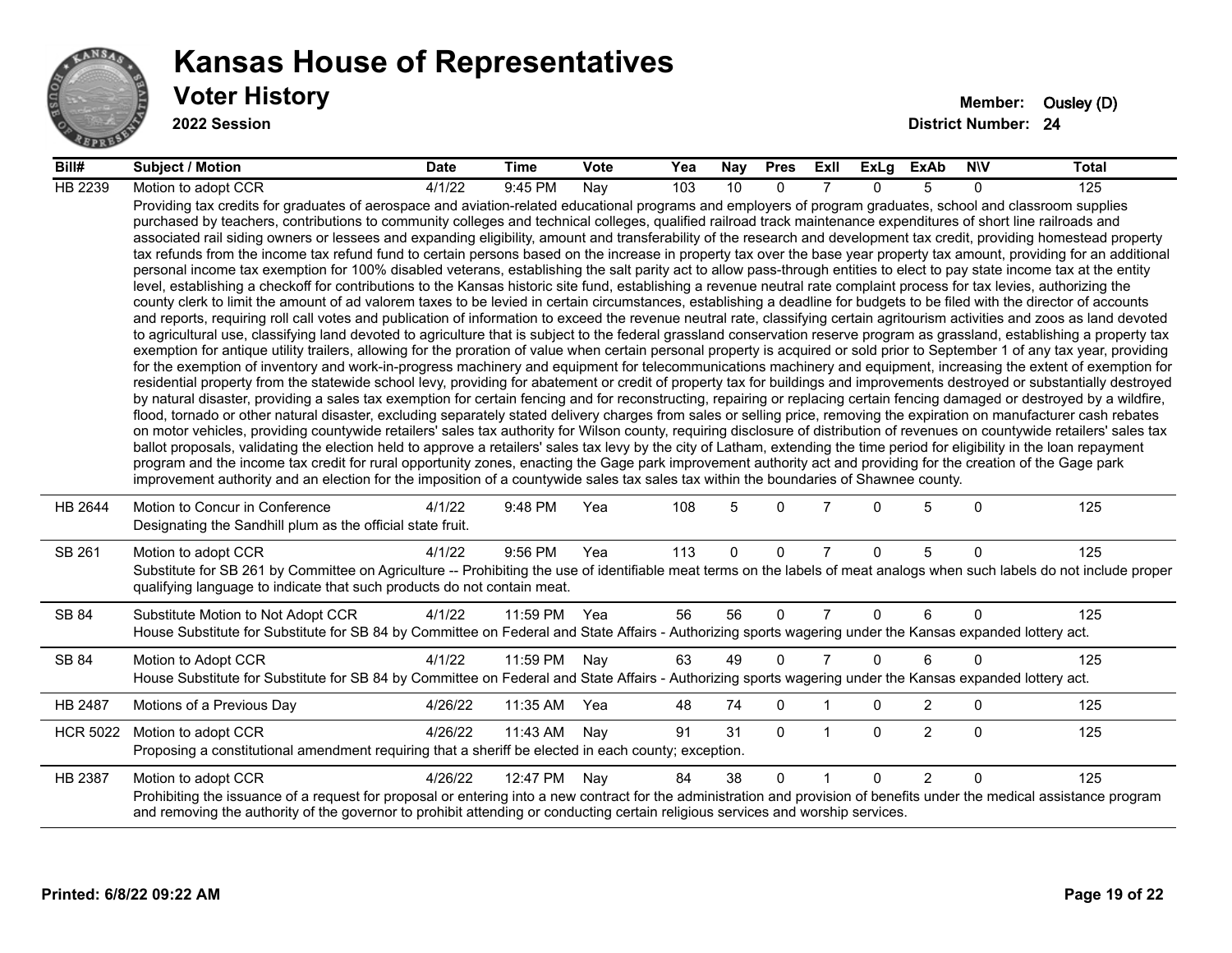

| Bill#          | <b>Subject / Motion</b>                                                                                                                                                                                                                                                                                                                                    | <b>Date</b> | <b>Time</b> | Vote | Yea | <b>Nay</b>      | <b>Pres</b>  | ExII         | <b>ExLg</b>  | <b>ExAb</b>    | <b>NIV</b> | <b>Total</b> |
|----------------|------------------------------------------------------------------------------------------------------------------------------------------------------------------------------------------------------------------------------------------------------------------------------------------------------------------------------------------------------------|-------------|-------------|------|-----|-----------------|--------------|--------------|--------------|----------------|------------|--------------|
| <b>HB 2252</b> | Motion to adopt CCR                                                                                                                                                                                                                                                                                                                                        | 4/26/22     | 12:50 PM    | Nay  | 84  | $\overline{38}$ | $\mathbf{0}$ |              | $\mathbf{0}$ | $\overline{2}$ | 0          | 125          |
|                | Prohibiting the modification of election laws by agreement except as approved by the legislative coordinating council.                                                                                                                                                                                                                                     |             |             |      |     |                 |              |              |              |                |            |              |
| HB 2138        | Motion to adopt CCR                                                                                                                                                                                                                                                                                                                                        | 4/26/22     | 1:03 PM     | Nay  | 82  | 40              | 0            |              | $\Omega$     | $\overline{2}$ | $\Omega$   | 125          |
|                | Providing for the use of electronic poll books in elections and the approval of such books by the secretary of state, requiring all voting systems for elections to use                                                                                                                                                                                    |             |             |      |     |                 |              |              |              |                |            |              |
|                | individual voter-verified paper ballots with a distinctive watermark, requiring the secretary of state and local election officers to develop an affidavit to be signed by<br>election workers regarding handling of completed ballots, requiring audits of any federal, statewide or state legislative race that is within 1% of the total votes cast and |             |             |      |     |                 |              |              |              |                |            |              |
|                | requiring randomized audits of elections procedures used in four counties in even-numbered years, requiring a county election officer to send a confirmation of address                                                                                                                                                                                    |             |             |      |     |                 |              |              |              |                |            |              |
|                | when there is no election-related activity for any four calendar year period and exempting poll workers from certain election crimes.                                                                                                                                                                                                                      |             |             |      |     |                 |              |              |              |                |            |              |
| HB 2237        | Motion to adopt CCR                                                                                                                                                                                                                                                                                                                                        | 4/26/22     | 1:13 PM     | Pres | 109 | 12              |              |              | $\Omega$     | $\overline{2}$ | $\Omega$   | 125          |
|                | Enacting the Kansas affordable housing tax credit act, the Kansas housing investor tax credit act, the historic Kansas act, the Kansas rural home loan guarantee act,                                                                                                                                                                                      |             |             |      |     |                 |              |              |              |                |            |              |
|                | authorizing certain residential real property appraisals in rural counties to be performed without completing the sales comparison approach to value, allowing the use of<br>bond proceeds under the Kansas rural housing incentive district act for residential vertical development and renovation of certain buildings within economically              |             |             |      |     |                 |              |              |              |                |            |              |
|                | distressed urban areas and expanding eligibility for the child day care services assistance tax credit and providing a credit for employer payments to an organization                                                                                                                                                                                     |             |             |      |     |                 |              |              |              |                |            |              |
|                | providing access to employees for child day care services.                                                                                                                                                                                                                                                                                                 |             |             |      |     |                 |              |              |              |                |            |              |
| SB 313         | Motion to adopt CCR                                                                                                                                                                                                                                                                                                                                        | 4/27/22     | 3:32 PM     | Nay  | 75  | 44              | $\Omega$     | 3            | $\Omega$     | 3              | $\Omega$   | 125          |
|                | Providing for the use and regulation of autonomous motor vehicles and establishing the autonomous vehicle advisory committee.                                                                                                                                                                                                                              |             |             |      |     |                 |              |              |              |                |            |              |
| HB 2466        | Motion to adopt CCR                                                                                                                                                                                                                                                                                                                                        | 4/27/22     | 3:39 PM     | Nay  | 109 | 10              | 0            |              | $\Omega$     | 3              | $\Omega$   | 125          |
|                | Substitute for HB 2466 by Committee on Education - Establishing the promoting advancement in computing knowledge act to increase the availability of computer                                                                                                                                                                                              |             |             |      |     |                 |              |              |              |                |            |              |
|                | science education in Kansas schools and the career technical education credentialing and student transitioning to employment success pilot program; also exempting<br>national assessment providers from the student online personal protection act.                                                                                                       |             |             |      |     |                 |              |              |              |                |            |              |
|                |                                                                                                                                                                                                                                                                                                                                                            |             |             |      |     |                 |              |              |              |                |            |              |
| HB 2492        | Motion to Concur<br>Submitting claims against the state by the joint committee on special claims against the state.                                                                                                                                                                                                                                        | 4/27/22     | 3:41 PM     | Yea  | 119 | $\mathbf 0$     | $\Omega$     | 3            | $\mathbf 0$  | 3              | $\Omega$   | 125          |
|                |                                                                                                                                                                                                                                                                                                                                                            |             |             |      |     |                 |              |              |              |                |            |              |
| HB 2448        | Consideration of Veto                                                                                                                                                                                                                                                                                                                                      | 4/28/22     | 11:31 AM    | Nay  | 86  | 36              | $\mathbf{0}$ | $\mathbf{1}$ | $\Omega$     | $\overline{2}$ | $\Omega$   | 125          |
|                | Senate Substitute for HB 2448 by Committee on Public Health and Welfare - Requiring able-bodied adults without dependents to complete an employment and training<br>program in order to receive food assistance.                                                                                                                                           |             |             |      |     |                 |              |              |              |                |            |              |
| <b>SB 58</b>   | <b>Consideration of Veto</b>                                                                                                                                                                                                                                                                                                                               | 4/28/22     | 12:17 PM    |      | 72  | 50              | $\Omega$     |              | $\Omega$     | $\overline{2}$ | $\Omega$   | 125          |
|                | Establishing the parents' bill of rights for parents of students attending elementary or secondary school in this state.                                                                                                                                                                                                                                   |             |             | Nay  |     |                 |              |              |              |                |            |              |
|                |                                                                                                                                                                                                                                                                                                                                                            |             |             |      |     |                 | U            |              |              |                | $\Omega$   |              |
| SB 160         | <b>Consideration of Veto</b><br>Enacting the fairness in women's sports act to require that student athletic teams only include members who are of the same biological sex unless designated as                                                                                                                                                            | 4/28/22     | 1:14 PM     | Nay  | 81  | 41              |              |              | $\Omega$     | $\overline{2}$ |            | 125          |
|                | coed.                                                                                                                                                                                                                                                                                                                                                      |             |             |      |     |                 |              |              |              |                |            |              |
| <b>SB 84</b>   | Motion to adopt CCR                                                                                                                                                                                                                                                                                                                                        | 4/28/22     | 4:03 PM     | Yea  | 73  | 49              | $\Omega$     | $\mathbf{1}$ | $\Omega$     | $\mathcal{P}$  | $\Omega$   | 125          |
|                | House Substitute for Substitute for SB 84 by Committee on Federal and State Affairs - Authorizing sports wagering under the Kansas expanded lottery act and historical                                                                                                                                                                                     |             |             |      |     |                 |              |              |              |                |            |              |
|                | horse race machines under the Kansas parimutuel racing act.                                                                                                                                                                                                                                                                                                |             |             |      |     |                 |              |              |              |                |            |              |
|                |                                                                                                                                                                                                                                                                                                                                                            |             |             |      |     |                 |              |              |              |                |            |              |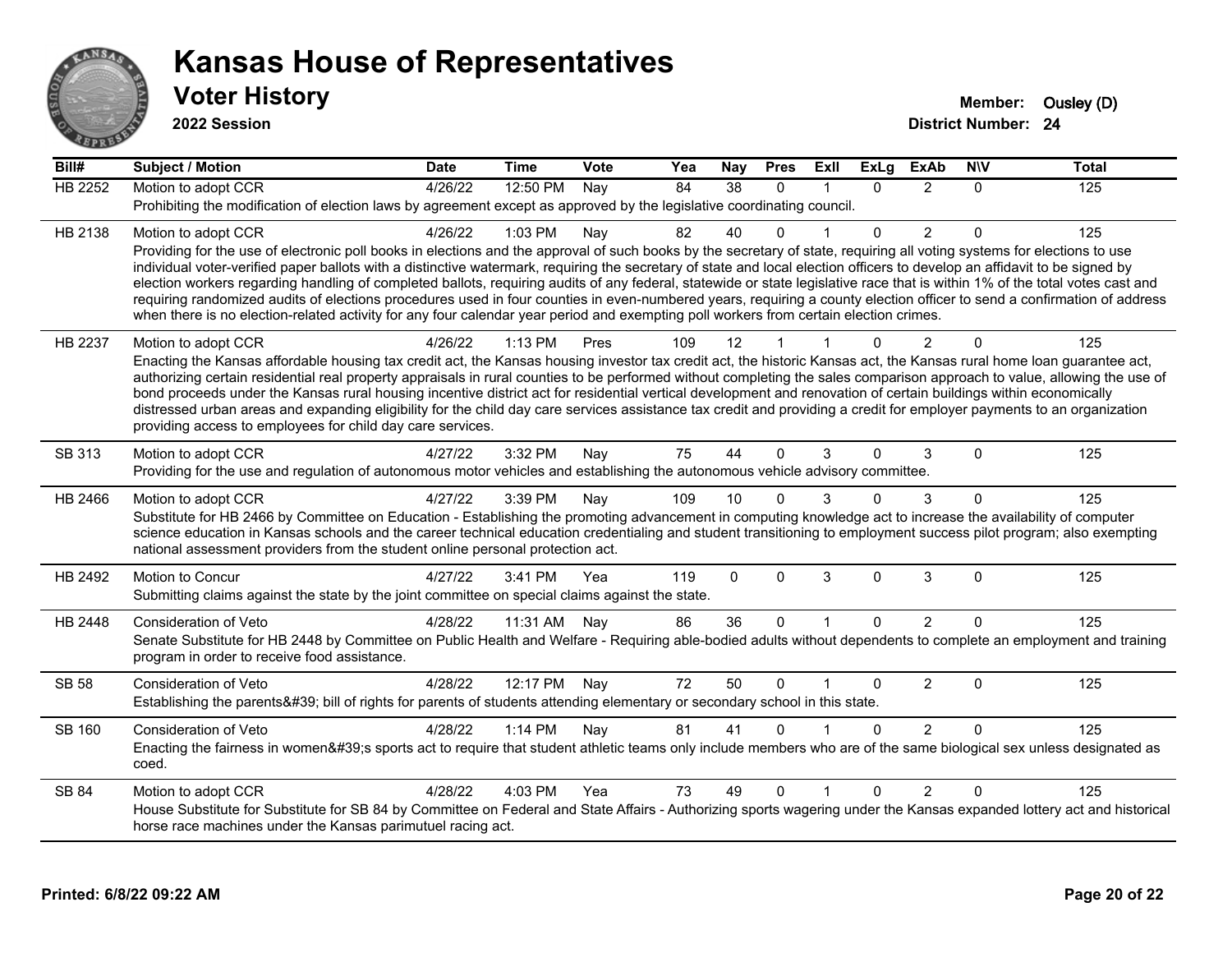

**2022 Session**

| Bill#          | Subject / Motion                                                                                                                                                                                                                                                                                                                                                                                                                                                                                                           | <b>Date</b> | <b>Time</b>  | Vote | Yea             | Nay          | <b>Pres</b>  | ExII         | <b>ExLg</b>  | ExAb           | <b>NIV</b>    | <b>Total</b> |
|----------------|----------------------------------------------------------------------------------------------------------------------------------------------------------------------------------------------------------------------------------------------------------------------------------------------------------------------------------------------------------------------------------------------------------------------------------------------------------------------------------------------------------------------------|-------------|--------------|------|-----------------|--------------|--------------|--------------|--------------|----------------|---------------|--------------|
| <b>HB 2567</b> | Motion to adopt CCR<br>Senate Substitute for HB 2567 by Committee on Ways and Means - Removing federal impact aid from the determination of local foundation aid in the Kansas school<br>equity and enhancement act and excluding Fort Leavenworth school district and virtual school students from the capital improvement state aid determination.                                                                                                                                                                       | 4/28/22     | 5:52 PM      | Nay  | $\overline{75}$ | 45           | $\Omega$     |              | $\Omega$     | 4              | $\Omega$      | 125          |
| <b>SB 19</b>   | Motion to adopt CCR<br>House Substitute for SB 19 by Committee on Energy, Utilities and Telecommunications - Implementing the 988 suicide prevention and mental health crisis hotline in<br>Kansas.                                                                                                                                                                                                                                                                                                                        | 4/28/22     | 8:59 PM      | Yea  | 112             | 6            | $\Omega$     |              | $\Omega$     | 6              | $\Omega$      | 125          |
| SB 331         | Motion to adopt CCR<br>Updating the version of risk-based capital instructions in effect.                                                                                                                                                                                                                                                                                                                                                                                                                                  | 4/28/22     | 9:05 PM      | Nay  | 91              | 26           | $\Omega$     | $\mathbf 1$  | $\mathbf{0}$ | $\overline{7}$ | $\Omega$      | 125          |
| HB 2510        | Motion to adopt CCR<br>Appropriations for FY 2022, FY 2023, and FY 2024, for various state agencies; 2022 omnibus bill; authorizing certain transfers and capital improvement projects.                                                                                                                                                                                                                                                                                                                                    | 4/28/22     | 9:34 PM      | Yea  | 95              | 22           | $\mathbf{0}$ |              | $\Omega$     | $\overline{7}$ | $\Omega$      | 125          |
| HB 2106        | Sub Motion Not Adopt CCR<br>Decreasing the state rate for sales and use taxes for sales of food and food ingredients and providing for the levying of taxes by cities and counties and discontinuing<br>the nonrefundable food sales tax credit.                                                                                                                                                                                                                                                                           | 4/28/22     | 10:02 PM     | Yea  | 39              | 75           | $\Omega$     |              | $\Omega$     | $\overline{7}$ | 3             | 125          |
| HB 2106        | Motion to adopt CCR<br>Decreasing the state rate for sales and use taxes for sales of food and food ingredients and providing for the levying of taxes by cities and counties and discontinuing<br>the nonrefundable food sales tax credit.                                                                                                                                                                                                                                                                                | 4/28/22     | 10:28 PM Yea |      | 114             | 3            | $\Omega$     |              | $\Omega$     | $\overline{7}$ | $\Omega$      | 125          |
| HB 2495        | Motion to Concur<br>Prohibiting the disclosure of personal information about a person's affiliation with an entity that is exempt from federal income taxation under section 501(c) of the<br>federal internal revenue code.                                                                                                                                                                                                                                                                                               | 4/28/22     | 10:31 PM Yea |      | 116             | $\mathbf{1}$ | $\Omega$     | $\mathbf{1}$ | $\Omega$     | $\overline{7}$ | $\Omega$      | 125          |
| SB 34          | Motion to adopt CCR<br>Substitute for SB 34 by Committee on Federal and State Affairs - Requiring review of administrative rules and regulations every five years.                                                                                                                                                                                                                                                                                                                                                         | 4/28/22     | 11:35 PM     | Nay  | 64              | 53           | $\mathbf{0}$ |              | $\Omega$     | $\overline{7}$ | $\Omega$      | 125          |
| HB 2252        | <b>Consideration of Veto</b><br>Prohibiting the modification of election laws by agreement except as approved by the legislative coordinating council.                                                                                                                                                                                                                                                                                                                                                                     | 5/23/22     | 11:27 AM     | Nav  | 84              | 37           | $\Omega$     |              | 0            | $\overline{2}$ | 1             | 125          |
| HB 2387        | <b>Consideration of Veto</b><br>Prohibiting the issuance of a request for proposal or entering into a new contract for the administration and provision of benefits under the medical assistance program<br>and removing the authority of the governor to prohibit attending or conducting certain religious services and worship services.                                                                                                                                                                                | 5/23/22     | 11:38 AM     | Nay  | 84              | 38           | $\Omega$     |              | $\Omega$     | $\overline{2}$ | $\Omega$      | 125          |
| HB 2136        | Sub Mtn Not Adpt<br>Establishing the COVID-19 retail storefront property tax relief act to provide partial refunds to certain businesses impacted by COVID-19-related shutdowns and<br>restrictions, discontinuing the first 15 days of the month sales and compensating use tax remittance requirements for certain retailers, providing countywide retailers'<br>sales tax authority for Atchison county and delaying implementation of the exclusion of separately stated delivery charges from sales or selling price. | 5/23/22     | 12:42 PM     | Yea  | 37              | 84           | $\Omega$     |              | 0            |                | $\mathcal{P}$ | 125          |